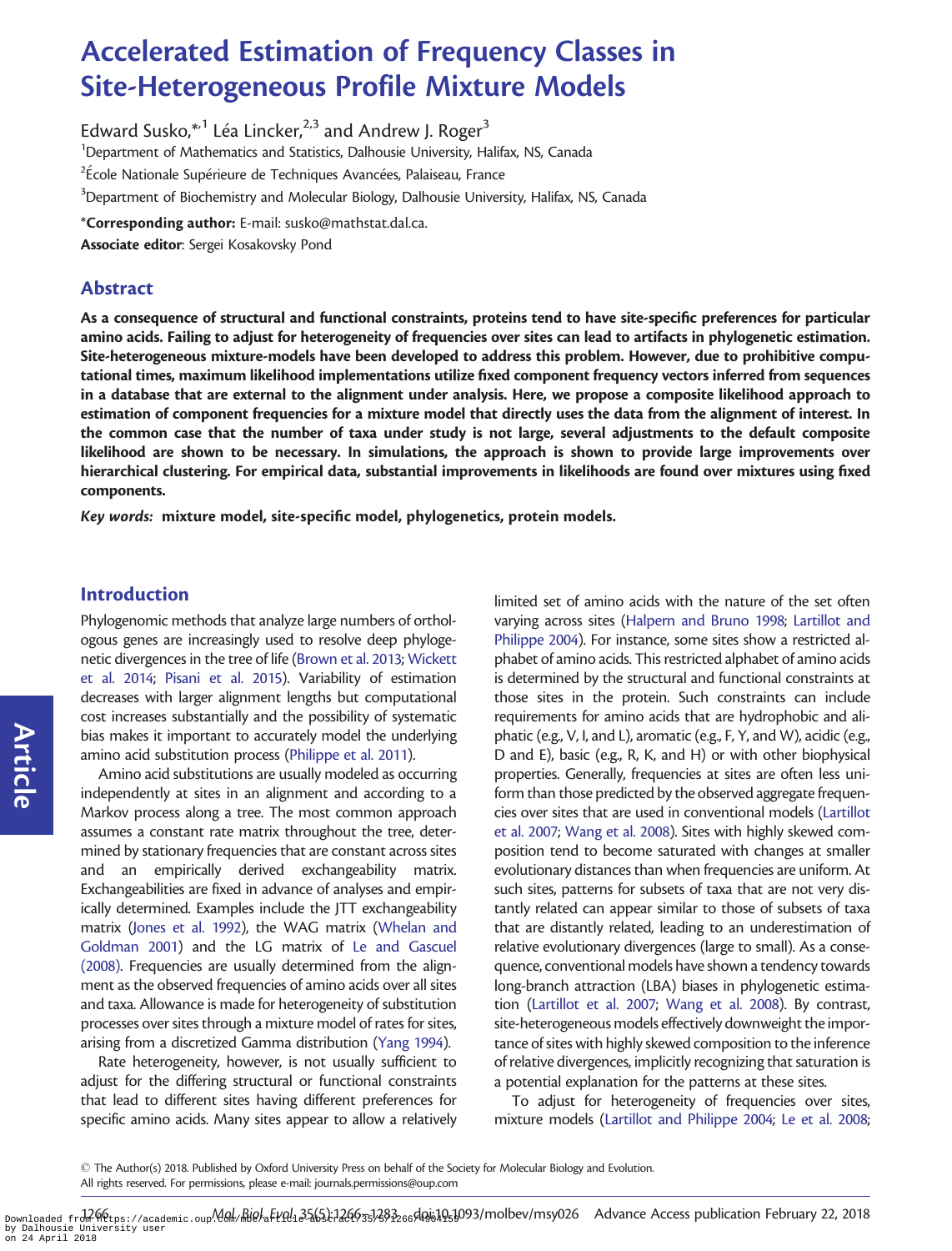[Wang et al. 2008\)](#page-17-0) and partitioned models [\(Yang 1996;](#page-17-0) [Pupko](#page-16-0) [et al. 2002](#page-16-0); [Lanfear et al. 2012](#page-16-0)) have been developed. We focus attention on the mixture approach here. A widely used class of mixture models implemented according to Bayesian principles are the CAT models of [Lartillot et al. \(2013\).](#page-16-0) The mixing distribution of stationary frequencies over sites is modeled without restriction using a Dirichlet process model. While CAT models have been shown to fit data better and alleviate LBA bias [\(Lartillot et al. 2007\)](#page-16-0), a concern has been that the Markov chain Monte Carlo computational techniques used to approximate posterior probabilities can suffer from convergence difficulties with large data ([Pisani et al. 2015;](#page-16-0) [Whelan](#page-17-0) [et al. 2015](#page-17-0); [Whelan and Halanych 2016\)](#page-17-0).

Due to their substantial additional computational burden, maximum likelihood (ML) models of mixtures of frequencies ([Wang et al. 2008](#page-17-0); [Le et al. 2012\)](#page-16-0) assume a mixing distribution with component frequency vectors that are fixed in advance, rather than being estimated from the data. Several sets of fixed frequency vectors are available ([Le et al. 2008;](#page-16-0) [Wang et al. 2008,](#page-17-0) [2014](#page-17-0)), each having been determined from differing previous empirical data and using different methods. Simulations and empirical studies have shown that these mixture models are more robust to LBA bias than a model that uses a single stationary frequency vector [\(Wang et al. 2017](#page-16-0)).

When applied to new data, current mixture models ([Wang](#page-17-0) [et al. 2008;](#page-17-0) [Le et al. 2012](#page-16-0)) utilize fixed frequency profiles determined from external data. Consequently, these fixed frequency profiles may not be consistent with the actual frequency profiles present in the data under consideration. In theory, frequency profiles can be included among the parameters optimized in ML estimation. Because each profile has 20 elements such an approach increases the dimension of the optimization problem substantially. Moreover, whereas the rate matrices using fixed frequency profiles remain fixed throughout optimization, each new frequency profile considered when they are being optimized requires additional eigenvalue decompositions in order to calculate substitution matrices from the rate matrices through matrix exponentiation. Finally, by contrast with derivatives for edge-lengths which can be calculated efficiently using single sweeps of the pruning algorithm of [Felsenstein \(1981\)](#page-16-0), repeated pruning algorithm applications are required to approximate derivatives for each element of each frequency profile. The increase in computation complexity of likelihood evaluations and the difficulties with derivative calculations, renders the approach prohibitive in practice.

In this study, we investigate feasible methods for estimating component frequency vectors in the mixing distribution. Through simulations the main methods are shown to provide substantial improvements over hierarchical clustering. For empirical data, substantial improvements in likelihoods are found over mixtures using fixed predetermined components.

## Results and Discussion

In what follows, we start by considering the extent to which the strategies for estimation described give good estimation



FIG. 1. Error decrease of multinomial mixture ML over hierarchical clustering for simulated data when sites with rates at or above the qth quantile of rates are used in estimation. At each values of q, performance was evaluated over the same ten simulated data sets.

of true frequency classes in simulation. Strategies considered include restricting attention to high rate sites in frequency estimation, penalized estimation, and using likelihood weights. Starting with unadjusted multinomial ML estimation and considering a sequence of adjustments in turn, results successively lead to set of rough recommendations for frequency class estimation that are utilized in subsequent subsections. For instance, the recommendation to use high rates is used in investigating penalized estimation. Simulation results conclude by considering the effectiveness of crossvalidation in estimating the number of classes. Results for empirical data are then considered showing large likelihood increases over default mixture models and good tree estimation.

## Restricting Attention to High Rate Sites Improves Estimation

Figure 1 plots the percentage error decrease of multinomial mixture ML (with no penalization or weighting) over hierarchical clustering as a function of  $q$ , where only those sites having a rate at or above the qth quantile of rates were used for estimation. It is clearly important to exclude low-rate sites in estimation. Performance is comparable to or even worse than hierarchical clustering if no exclusions are made whereas estimation error decreased by  $>50\%$  over each of the ten data sets when a quantile threshold of  $q = 0.75$  was used;  $q = 0.75$  is used in all following analyses.

Inclusion of low rate sites is not problematic when considering a single frequency profile for all of the data. If A has frequency 0.07, for instance, then among sites with a single amino acid, approximately 7% will be A. The difficulty with mixtures is that, since it is unknown which class corresponds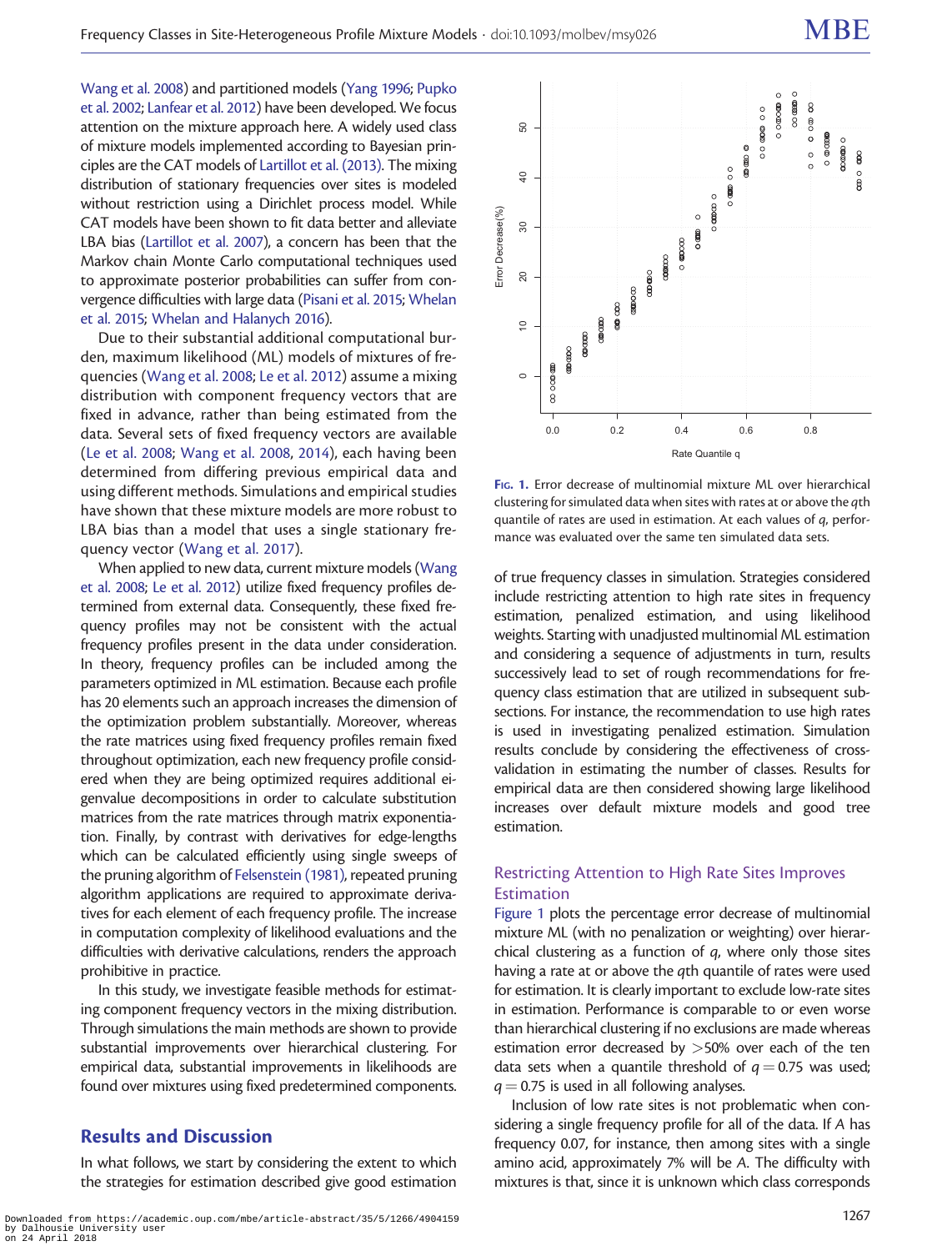<span id="page-2-0"></span>to which site, when a large set of sites have a single predominant amino acid (e.g., 7% have A) there is a tendency to erroneously group those sites into a single class rather than attributing them to low rates.

The results reported throughout make comparisons with hierarchical clustering. Other clustering approaches are available. As an alternative we compared hierarchical clustering with the popular kmeans clustering algorithm [\(Hartigan and](#page-16-0) [Wong 1979\)](#page-16-0). We considered two starting strategies: 1) choosing the frequency classes over 100 random starting points that give the largest between-to-total sum of squares over 100 random starting points and 2) using the frequency classes coming from hierarchical clustering as starting points. For both starting strategies, hierarchical clustering was found to perform better. The average percent decrease in error (standard deviation) of hierarchical clustering over kmeans was 4.4  $(2.1)$  for starting strategy  $(1)$  and  $6.1$   $(2.5)$  for  $(2)$ .

#### Penalized Estimation Has a Small but Important Effect

Penalized estimation had a relatively small effect on estimation results. Table 1 summarizes results for penalized multinomial ML estimation using high rate sites, no taxa weighting and penalty parameters  $\eta = 2$ , 5, and 10. The reduction of error over hierarchical clustering was comparable to no penalization, being within 0.5% of the reduction of error without penalization (53.8%); the standard deviations of the reduction were approximately 2%. Clear linear relationships existed between estimated frequencies with penalty to estimated frequencies without penalty ( $\eta$  = 0). Over all data sets and classes the average  $R^2$  (over data sets) was at least 0.96 over choices of penalty parameter  $\eta = 2$ , 5, and 10.

The expectation with penalization is that, for any given class, small frequencies under  $\eta = 0$  will be estimated as larger under  $\eta > 0$  and large frequencies will consequently decrease. This is supported by fitted regression relationships  $(n > 0$  frequencies regressed on  $n = 0$  frequencies) over data sets. The average intercepts suggest an estimated zero frequency with no penalization would be increased to roughly 0.001–0.002 with penalization but the regression slopes, being <1, suggest large estimated frequencies with penalization will be reduced.

While the effect of penalization in reducing error is small, it remains valuable as a means of avoiding zero frequencies. With no penalization, over all data sets, classes and amino acids, there were seven estimated frequencies that were <1.0e-8 with  $\eta$  = 0 but none with  $\eta$  > 0; one estimated frequency was <1.0e-4 with  $\eta$  = 2. Since it reduces the chance of zero estimates while maintaining comparable performance, we used  $\eta = 5$  as a penalty in all following analyses.

## Likelihood Weights for Taxa Improve Estimation

Using likelihood weights for taxa gives a substantial improvement over approaches that do not use likelihood weighting. Table 2 shows the reduction in error over hierarchical clustering. Although estimation of frequencies is restricted to high rate sites, it turned out to be valuable to use all of the sites in estimating likelihood weights. Weights using only high rate sites tended to be more homogeneous than those using all

#### Table 1. Summary of Results for Penalized Estimation.<sup>a</sup>

|                                       | Penalty Parameter $\eta$ |                         |                                                      |            |  |
|---------------------------------------|--------------------------|-------------------------|------------------------------------------------------|------------|--|
|                                       | 0                        |                         |                                                      | 10         |  |
| Percent decrease 53.8 (1.8)<br>$R^2$  |                          | 53.3(2.4)<br>0.98(0.04) | 53.8(2.4)<br>$0.98(0.04)$ 0.96 (0.04)                | 54.0(2.3)  |  |
| Intercept $\times$ 100<br>Coefficient |                          | 0.09(0.13)              | 0.11(0.13)<br>$0.98(0.03)$ $0.98(0.03)$ $0.96(0.02)$ | 0.20(0.12) |  |

<sup>a</sup>The first row gives the average percent reduction of error (standard deviation) over hierarchical clustering for different penalty parameters. The second row gives the average  $R^2$  for the regression of frequencies with penalization on frequencies without penalization ( $\eta = 0$ ); class labels with penalization were chosen to best match frequencies without penalization. The third and fourth rows give the intercept and slope of the regressions.

Table 2. The Average Percent Error Decrease of Multinomial Mixture ML Over Hierarchical Clustering for Simulated Data When Likelihood Weights for Taxa Are Used.<sup>a</sup>

| Method                                | <b>Error Decrease</b> | SD. |  |
|---------------------------------------|-----------------------|-----|--|
| Optimal weights for entire data       | 71.2                  | 1.8 |  |
| Weights optimized for high rate sites | 64.8                  | 3.8 |  |
| No weights                            | 53.8                  | 2.4 |  |

<sup>a</sup>Weights were approximated from the entire data set as well as for only those sites with rates larger than the 75th percentile of rates.

sites. [Figure 2](#page-3-0) gives the average estimated likelihood weights for each of the taxa. The maximum standard deviation in these weights over data sets was 0.33. The weighting is to some degree intuitive. Taxa that are distantly related to most other taxa, and consequently provide less dependent information about frequencies, are upweighted and there is a sampling of relatively large weights throughout the tree.

[Figure 3](#page-4-0) gives the true frequencies for the frequency classes. Some classes are distinct enough from each other that one can expect that they will be well estimated, but the similarity of many of the frequency classes, suggests difficulties in separating contributions from similar classes. As a measure of how well individual classes were estimated, for each true class and restricting attention to high rate sites for that class, we calculated the average posterior probability for each of the estimated classes; we restricted attention to high rate sites, since it is much more difficult to assign posterior probability to low-rate sites. The results are in [table 3](#page-4-0). If an estimated class is highly linked with a particular true class, its average posterior probability will be large only for sites from that true class. We see that this is the case for true classes like Class 5, which exhibits a very unique frequency pattern, but not for Class 21 which has more homogeneous frequencies that are similar to those of a number of other classes.

While large improvements over hierarchical clustering have been found, improvements can be expected to be less when fewer sites are considered. [Supplementary table S1,](https://academic.oup.com/mbe/article-lookup/doi/10.1093/molbev/msy026#supplementary-data) [Supplementary Material](https://academic.oup.com/mbe/article-lookup/doi/10.1093/molbev/msy026#supplementary-data) online considers frequency estimation using the same approach as in [table 3](#page-4-0) and the same simulation setting but with only 500 sites and with different numbers of classes; separate simulations were conducted using the first  $C = 5$ , 10, 20, and the full 21 classes in [figure 3.](#page-4-0)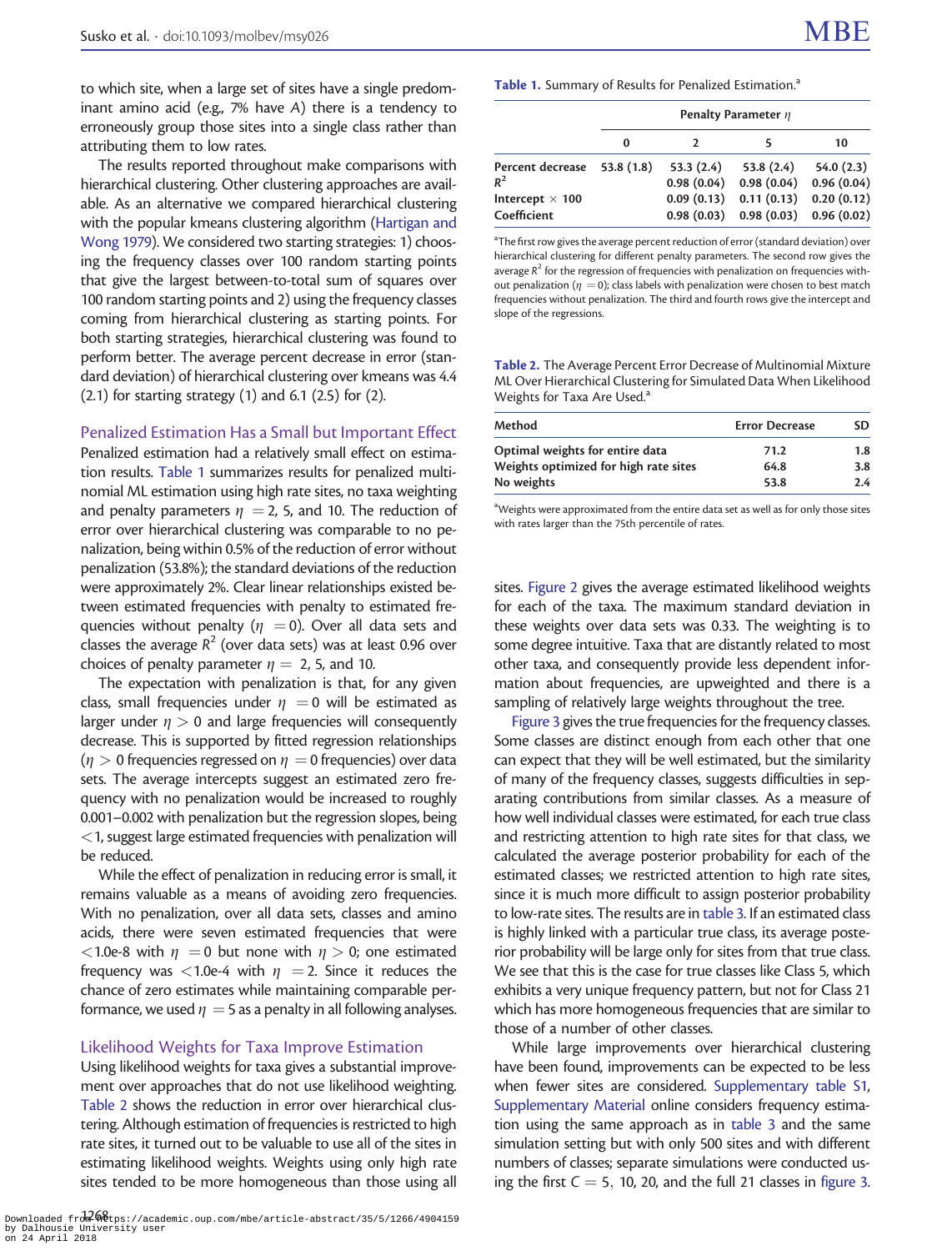<span id="page-3-0"></span>

FIG. 2. The tree used to simulate the data sets and the average estimated optimal likelihood weights for the tree over data sets.

Average percent decreases were smaller than the 71.2% reported in [table 3.](#page-4-0) With only 500 sites, decreases were in the range 8.9–18.1% with larger standard deviations over the ten simulated data sets.

#### Tree-Based EM-Updating Improves Estimation with a Small Number of Iterations

[Table 4](#page-5-0) gives the results of tree-based EM-updating on a full phylogenetic tree applied with starting frequencies coming from the best performing method in [table 2;](#page-2-0) the average error,  $|\hat{\pi}_a^{(c)} - \pi_a^{(c)}|$ , in estimation is reported in [supplemen](https://academic.oup.com/mbe/article-lookup/doi/10.1093/molbev/msy026#supplementary-data)[tary table S1](https://academic.oup.com/mbe/article-lookup/doi/10.1093/molbev/msy026#supplementary-data), [Supplementary Material](https://academic.oup.com/mbe/article-lookup/doi/10.1093/molbev/msy026#supplementary-data) online. For all approaches, performance improves in initial iterations but then remains relatively stable or decreases. Similarly, loglikelihoods after updating, increased most substantially from 1 to 10 iterations and then became more stable

[\(supplementary fig. S6](https://academic.oup.com/mbe/article-lookup/doi/10.1093/molbev/msy026#supplementary-data), [Supplementary Material](https://academic.oup.com/mbe/article-lookup/doi/10.1093/molbev/msy026#supplementary-data) online). Since error decreases were best with 5 or 10 iterations, one possible stopping strategy for updating is to stop when log likelihoods on the tree show relatively small increases. In practice the true tree is unknown, but performance with it provides an upper bound on what may be achievable with good estimates of the tree. Using an estimated NJ tree gives comparable performance.

Part of the reason for the lack of improvement in performance as the number of iterations increases, which occurred across methods, likely has to do with numerical instabilities due to some frequencies being estimated as close to 0. Due to the penalized likelihood estimation used to obtain the starting frequencies, for each data set, the minimum starting frequency over all classes and amino acids was at least 2  $\times$  10 $^{-4}$ . This minimum decreased over all data sets as the number of iterations increased. Using the true tree, after 50 iterations the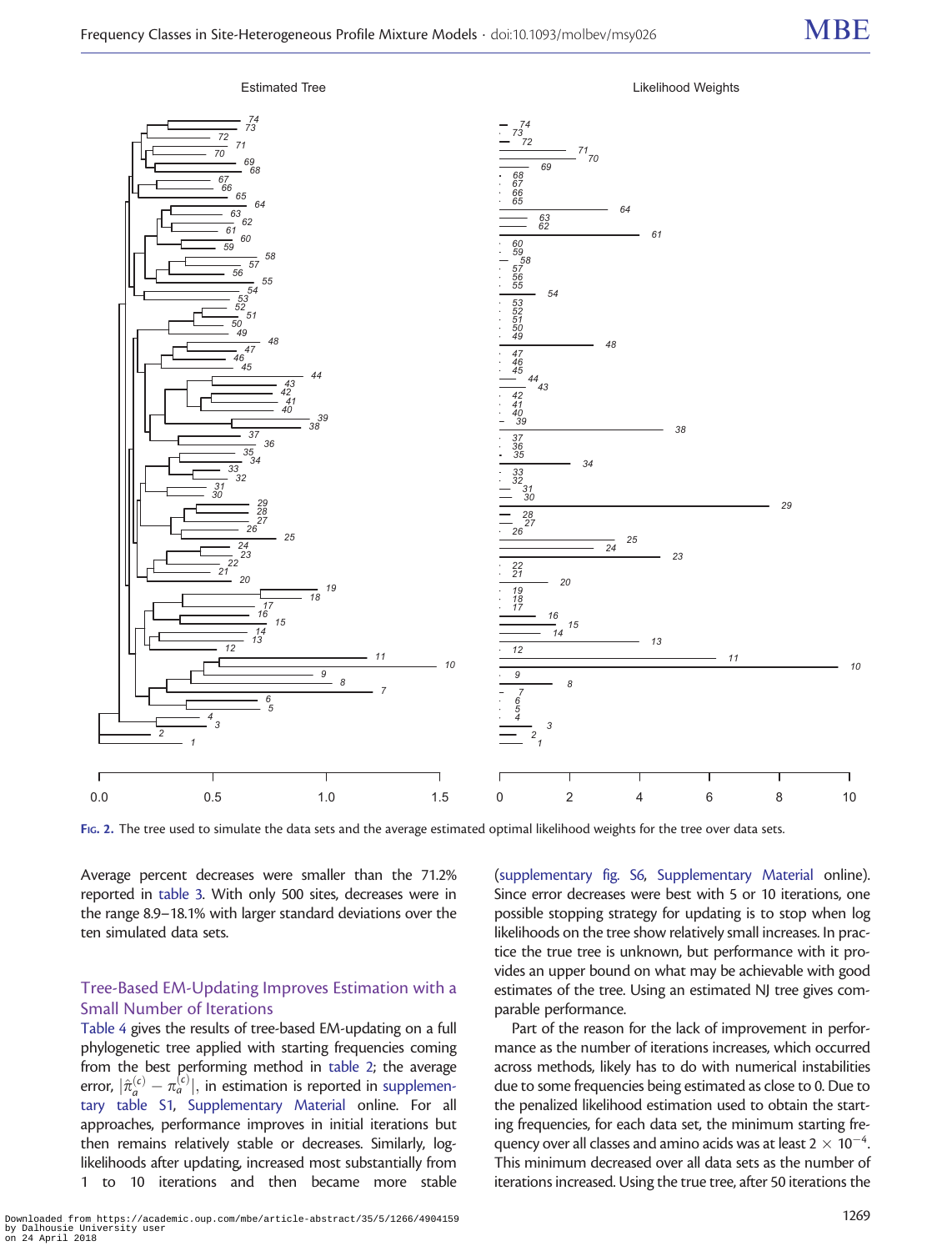<span id="page-4-0"></span>

FIG. 3. The frequencies for the 21 classes used to simulate data. Similar frequency classes have been grouped together.

| Table 3. For Each True Class and Restricting Attention to High Rate Sites for That Class, the Average Posterior for the Esimated Classes. <sup>5</sup> |
|--------------------------------------------------------------------------------------------------------------------------------------------------------|
|--------------------------------------------------------------------------------------------------------------------------------------------------------|

| <b>True Class</b> | <b>Estimated Classes (Posteriors)</b> | <b>True Class</b> | <b>Estimated Classes (Posteriors)</b>  |
|-------------------|---------------------------------------|-------------------|----------------------------------------|
|                   | 6(0.96)                               | 14                | 7(0.94)                                |
| $\overline{2}$    | 12(0.93)                              |                   | 15(0.92)                               |
| 12                | 2(0.87)8(0.10)                        | 13                | 8 (0.33) 15 (0.33) 19 (0.22) 12 (0.08) |
| 4                 | 13 (0.82) 10 (0.16)                   |                   | 21(0.95)                               |
| 6                 | 18 (0.73) 1 (0.20)                    | 20                | 4(0.49) 18(0.42)                       |
| 7                 | 16(0.96)                              | 10                | 17(0.97)                               |
| 16                | 3(0.98)                               | 17                | 5(0.95)                                |
| 8                 | 20 (0.79) 14 (0.10) 8 (0.05)          | 9                 | 8(0.54)19(0.43)                        |
| 11                | 10 (0.46) 1 (0.42) 19 (0.07)          | 15                | 11(0.96)                               |
| 18                | 19 (0.89) 1 (0.05)                    | 19                | 9(0.65) 19(0.14) 10(0.11)              |
| 21                | 19 (0.42) 20 (0.31) 8 (0.11) 1 (0.08) |                   |                                        |

<sup>a</sup>Top-ranked estimated classes are listed with, in parenthesis, the average posterior probability. Results are for one of the simulated data sets and posteriors were calculated using the true tree and edge-lengths.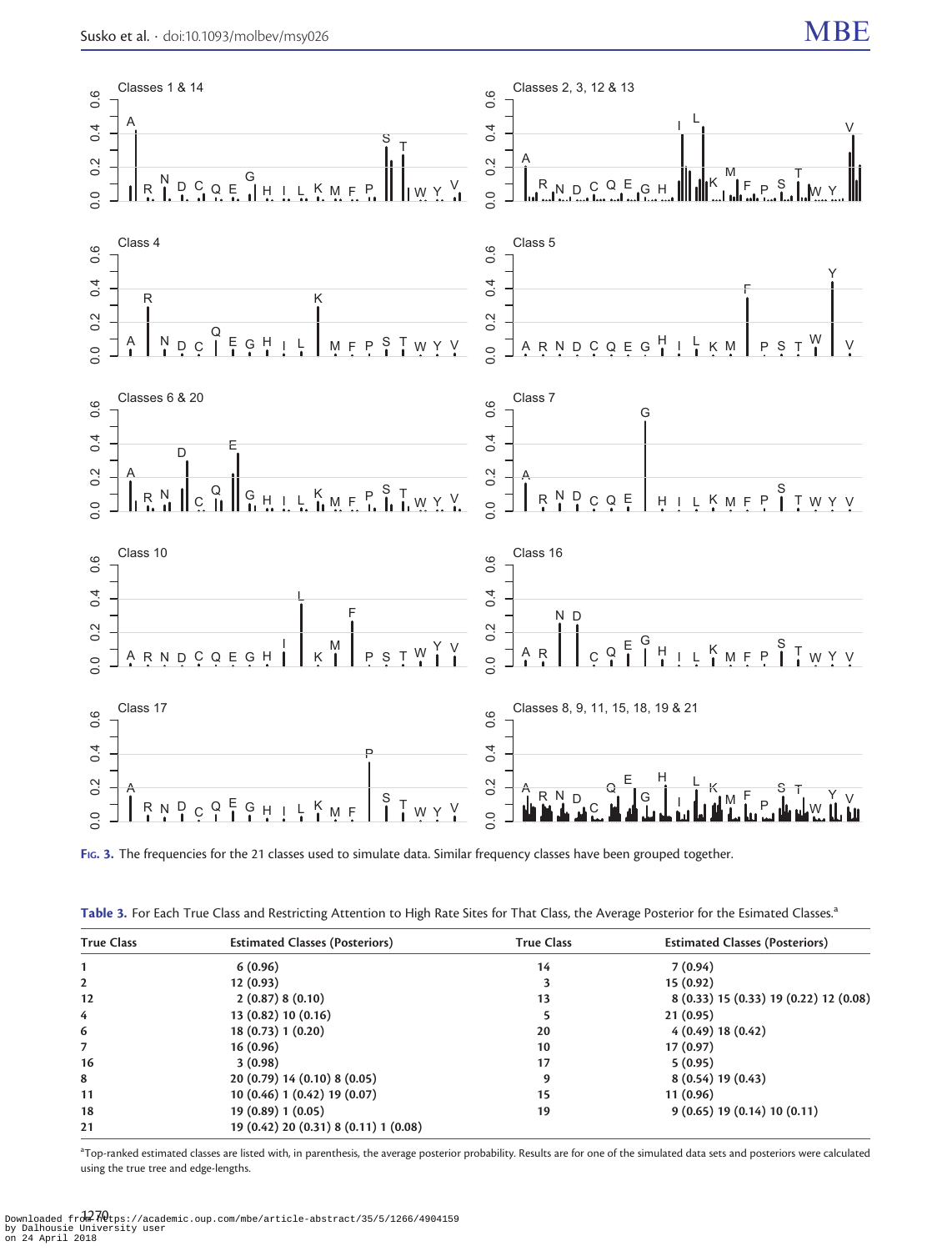<span id="page-5-0"></span>Table 4. The Average Percent Error Decrease (SD) Over Hierarchical Clustering for Simulated Data When Tree-Based EM-Updating Is Used with a Fixed Number of Iterations.<sup>a</sup>

| <b>Iteration</b> | Weight Update | <b>Star Tree</b> | NJ Tree    | <b>True Tree</b> |
|------------------|---------------|------------------|------------|------------------|
| $\bf{0}$         | 71.2(1.8)     | 71.2(1.8)        | 71.2(1.8)  | 71.2(1.8)        |
| $\mathbf{1}$     | 78.7(1.8)     | 78.8 (1.8)       | 78.7(1.7)  | 80.9(1.7)        |
| 5                | 80.2(3.1)     | 81.2(2.9)        | 83.7(3.0)  | 85.0(2.2)        |
| 10               | 77.6 (4.0)    | 81.0(3.3)        | 84.1 (3.8) | 84.2(2.7)        |
| 25               | 69.4(4.6)     | 79.2 (4.4)       | 83.1(4.7)  | 82.8(3.7)        |
| 50               | 57.9(6.5)     | 76.5(4.6)        | 81.5(5.3)  | 82.5(4.0)        |
|                  |               |                  |            |                  |

<sup>a</sup>Tree-based EM-updating uses (Weight Updating): an estimated neighbor-joining tree and updating of mixture weights, (Star Tree): an estimated star tree with likelihood weights but no updating of mixture weights (NJ Tree): an estimated neighbor-joining tree with likelihood weights but no updating of mixture weights, and (True Tree): the true tree, edge-lengths and mixture weights with no likelihood weighting.

minimum frequency ranged between  $5\times 10^{-5}$  and 5  $\times$  10 $^{-11}$ . Since the true tree adjusts for phylogenetic relatedness, the small frequencies are primarily a consequence of using a relatively small number of taxa. In the case that the number of taxa are small, if an amino acid, a, has low frequency for a particular true frequency class,  $c^\prime$ , then  $a$  might not be observed ( $n_{ia} = 0$ ) at sites i corresponding to  $c'$ . If in addition, the frequencies for this true class differ substantially from those of other classes, then it will be easy to distinguish site patterns that correspond to  $c'$  from those of other classes. Consequently,  $p(c^*|x_i)$  will be large for the estimated class,  $c^*$ , that best fits  $c'$  if, and only if,  $x_i$  corresponds to true class  $c'$ . . Since  $n_{ia}$  is small or zero at such sites, the weighted average,  $\sum_i p(c^*|x_i) n_{ia}$ , used to update the frequency of a in [equation \(3\)](#page-12-0), will be small.

A variation on the explanation above is also important in understanding why updating mixture weights lead to performance decreases with increasing numbers of iterations. The added flexibility of updating weights often leads to mixture weights that are small with corresponding frequency classes that are dominated by a few frequencies. With 50 iterations, some data sets had classes that, up to machine precision, had frequencies for some amino acids equal to 0.

A difficulty with tree-based EM-updating is that it comes with a substantial computational cost due to the need to repeatedly calculate likelihoods on trees. Using a star tree reduces this computational cost substantially. No attempt was made to optimize the software used and results will vary depending on hardware but, using one particular data set for illustration, the elapsed (wall clock) time required for 50 posterior updates was approximately 5.5 h using an NJ tree and 10 min using a star tree. There was however, a small performance decrease due to using the star tree.

## Cross-Validation Requires Log Likelihoods Calculated on a Tree

[Figure 4](#page-6-0) gives plots of the cross-validated log likelihoods for estimation of the number of classes in the mixture; the number of classes in the simulating model is  $C = 20$ . Regardless of how the log likelihood is calculated, the initial rate of increase,

as a function of the number of classes, is large. There is clear evidence that smaller numbers of classes are not sufficient. Using the multinomial log likelihood for fitting does not work well at estimating a sufficient number of classes. The crossvalidated log likelihood increases steadily. Some of this may be due to the presence of low rate sites in the test samples. Adding classes allows for frequency vectors that are large for a few amino acids and that fit low rate sites well. Adjusting for rate variation is thus important which is why using the star tree or NJ tree to estimate the number of classes gives cross-validated likelihood curves that become relatively flat with larger numbers of classes. The star tree, however, still gives log likelihoods that increase too quickly. As [table 5](#page-7-0) indicates, for three of the simulated data sets, the cross-validated log likelihood was maximized using 29 classes, but for the other seven data sets, it continued to increase over all numbers of classes. Using the NJ tree gave much better performance but tended to overestimate the number of classes.

An alternative approach to estimation of the number of classes via cross-validated log likelihoods is to choose the first class, C, which has a larger cross-validated log likelihood than  $C + 1$ . Using this approach tended to gives smaller numbers of estimated classes regardless of the way in which crossvalidated log likelihoods were calculated. The star tree still tended to overestimate whereas the NJ tree tended to underestimate the number of classes. Because many of the frequency classes were similar to each other [\(fig. 3](#page-4-0)) underestimation of the number of classes might not cause difficulties for downstream analyses.

That estimation under a tree is needed for cross-validation is further illustrated in [supplementary figure S7,](https://academic.oup.com/mbe/article-lookup/doi/10.1093/molbev/msy026#supplementary-data) [Supplementary Material](https://academic.oup.com/mbe/article-lookup/doi/10.1093/molbev/msy026#supplementary-data) online, where simulation is from a single frequency vector  $(C = 1)$ . Cross-validated estimation with a star or NJ tree give the correct number of components whereas the cross-validated multinomial log likelihood is increasing as a function of C.

## Maximum Likelihood Estimation on a Tree Is Expected to Improve Performance with Good Tree Estimates

[Table 6](#page-7-0) gives the results of full ML estimation on a fixed tree and with fixed edge-lengths, applied with starting frequencies coming from the best performing method in [table 2.](#page-2-0) Using the NJ tree gives performance improvements over the starting frequencies but the improvements are comparable to those using posterior weighting (table 4). No attempt has been made to optimize software but, using one particular data set for illustration, the elapsed (wall clock) time required for 50 posterior updates was approximately 5.5 h whereas  $>8$  days were required for ML estimation.

Maximum likelihood estimation using the true tree is not possible in practice but performance with it provides an upper bound on what is achievable with good estimates of the tree. Comparing results with those of tree-based EM-updating on the true tree (table 4), a substantial improvement is obtained and the approach gave the best percentage error decrease of any method considered.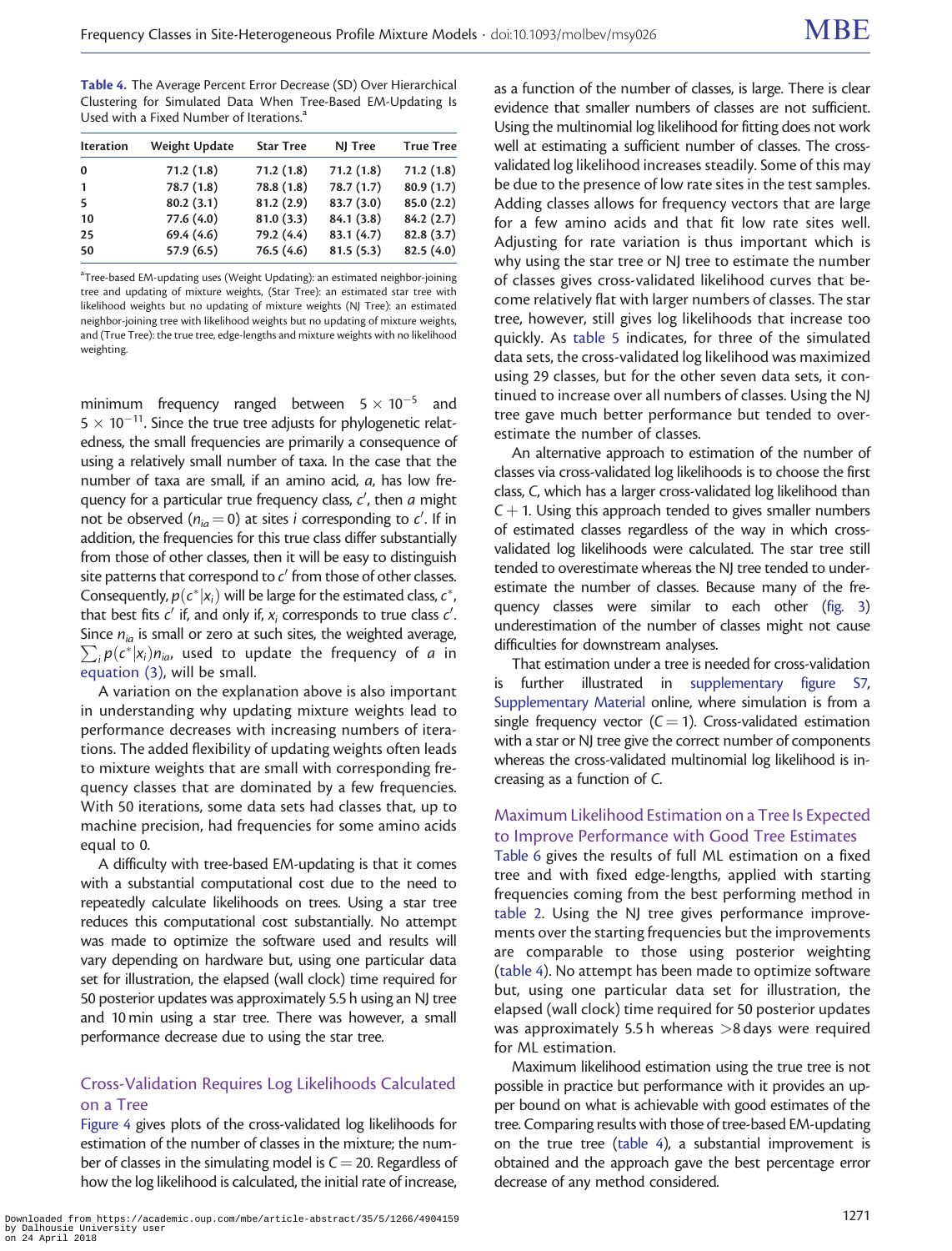<span id="page-6-0"></span>

FIG. 4. For each of the ten simulated data sets, the cross-validated log likelihoods and changes in cross-validated log likelihoods (LnL for class  $C + 1$ —LnL for class C) as the number of classes, C, increases. Log likelihoods were calculated under the multinomial mixture, using the NJ tree and an estimated star tree. The number of classes in the simulating model is  $C = 20$ .

## Large Variability of Frequency Vectors Makes Estimation Harder

The final simulation result we briefly consider is for the setting were each site has a completely different frequency vector. To ease computation multinomial ML estimation was used with no EM-updating; high rate sites, likelihood weights and penalization continued to be used and  $a + F$  component was included. Results were compared with  $C20 + F$  frequency vectors and from hierarchical clustering.

The log likelihoods were largest for frequencies estimated using multinomial ML (With 20 classes +F  $\Delta$ LnL = 269.6 by

sidered the average difference between frequencies at a site and the posterior mean frequency estimate using the frequencies for 20 class and 60 class models but with different frequency estimates. All choices of frequencies gave similar errors in estimation of approximately 3.0 with comparable standard deviations of approximately 4.0.

comparison with hierarchical clustering and  $\Delta$ LnL = 81.4 by comparison with C20 + F) suggesting it gave the best fit. Because each site has its own frequency vector, it is not longer possible to evaluate the abilities of the methods to estimate the class frequency vectors. To compare methods, we con-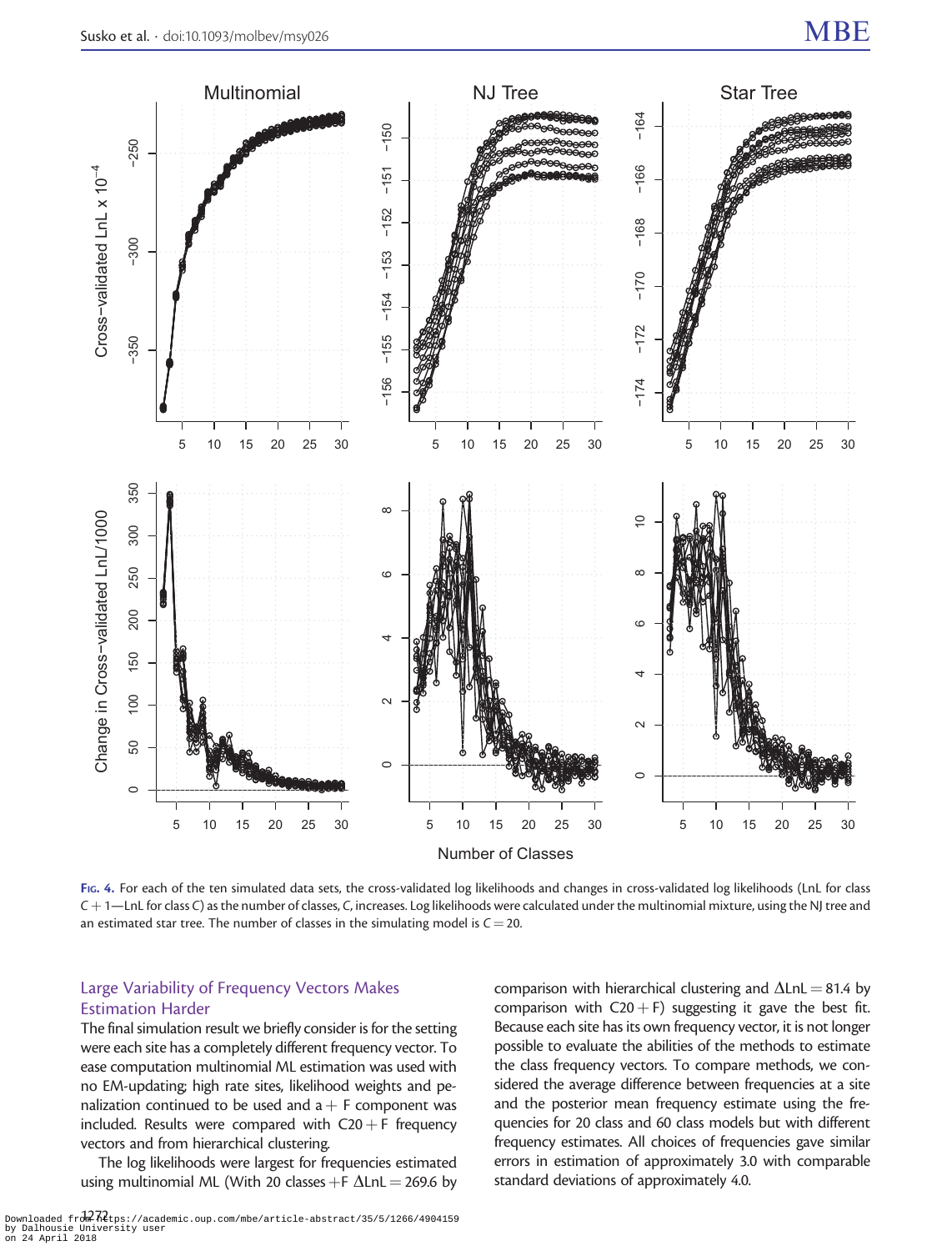<span id="page-7-0"></span>

| Table 5. The Estimated Number of Classes Using Either the Estimated |
|---------------------------------------------------------------------|
| NJ Tree or Star Tree to Calculate Log Likelihoods. <sup>4</sup>     |

| $NJ$ (LnL)          |    |    |               |    |    |    |
|---------------------|----|----|---------------|----|----|----|
| Number of classes   | 20 | 21 | 22.           | 24 | 25 |    |
| Number of data sets | 3  | 1  | $\mathcal{P}$ | 3  | 1  |    |
| NJ ( $\Delta$ LnL)  |    |    |               |    |    |    |
| Number of classes   | 16 | 17 | 19            | 20 |    |    |
| Number of data sets | 1  | 3  | $\mathcal{P}$ | 4  |    |    |
| Star (LnL)          |    |    |               |    |    |    |
| Number of classes   | 29 | 30 |               |    |    |    |
| Number of data sets | 3  | 7  |               |    |    |    |
| Star $(\Delta LnL)$ |    |    |               |    |    |    |
| Number of classes   | 20 | 21 | 22            | 24 | 25 | 27 |
| Number of data sets | 3  | 1  | 3             |    |    |    |

<sup>a</sup>The estimated class was chosen either to maximize the cross-validated log likelihood (LnL) or as the first class C such that the cross-validated log likelihood for C was large than the cross-validated log likelihood for  $C + 1$  ( $\Delta$ LnL). The number of classes in the simulating model is  $C = 20$ .

Table 6. The Average Percent Error Decrease (SD) Over Hierarchical Clustering for Simulated Data After Full ML Estimation of Frequencies and Weights After a Fixed Number of Iterations and Using a Fixed  $Tree<sup>3</sup>$ 

|                  |            | <b>Updating</b>  | <b>ML</b> Estimation |                  |  |
|------------------|------------|------------------|----------------------|------------------|--|
| <b>Iteration</b> | NJ Tree    | <b>True Tree</b> | NJ Tree              | <b>True Tree</b> |  |
| $\bf{0}$         | 71.2(1.8)  | 71.2(1.8)        | 71.2(1.8)            | 71.2(1.8)        |  |
| 1                | 78.7(1.7)  | 80.9(1.7)        | 79.8 (1.6)           | 82.9(1.5)        |  |
| 5                | 83.7(3.0)  | 85.0(2.2)        | 79.6 (1.5)           | 88.9 (1.2)       |  |
| 10               | 84.1 (3.8) | 84.2(2.7)        | 79.9(1.3)            | 91.3(2.0)        |  |
| 25               | 83.1(4.7)  | 82.8(3.7)        | 80.7(3.2)            | 92.5(4.1)        |  |
| 50               | 81.5(5.3)  | 82.5(4.0)        | 80.6(3.3)            | 93.1(4.3)        |  |

<sup>a</sup>For comparison, some results from [table 4](#page-5-0) corresponding to tree-based EM-updating are repeated.

## Large Likelihood Increases Are Obtained with Empirical Data

We obtained frequency vectors using multinomial mixture estimation and tree-based EM-updating for the four empirical data sets listed in table 7. Due to the good performance found in simulations, for each data set, multinomial mixture estimation was applied to sites with rates larger than the 75th percentile, using estimated likelihood weights and penalized estimation with  $\eta$  = 5. Tree-based EM-updating was conducted using the estimated NJ tree and a gamma rates-across-sites distribution with four rate categories and  $\alpha$  estimated using DGPE. In each case models were fit with 10; 20; ... ; 60 classes with starting frequencies coming from the C-series frequency classes.

[Figure 5](#page-8-0) gives the log likelihood increases for fixed trees when frequencies used in likelihood calculation were estimated using multinomial mixture ML estimation and treebased EM-updating; increases are over the likelihoods for the C-series model with the same number of components. Regardless of the tree or data set considered, enormous gains in likelihood were obtained. The smallest likelihood increase over all data sets, trees and methods is 1649.4. The C-series models are nested within the mixture models, and the mixture model has  $380 = 19 \times 20$  additional parameters.

|  | Table 7. Empirical Data Sets. |  |  |
|--|-------------------------------|--|--|
|--|-------------------------------|--|--|

| Data<br>Set  |                | Proteins | Taxa | <b>Sites</b> | Source                            |
|--------------|----------------|----------|------|--------------|-----------------------------------|
| 1            | Amborella      | 61       | 24   | 15.688       | Leebens-Mack<br>et al. (2005)     |
| $\mathbf{2}$ | Microsporidia  | 133      | 40   | 24.291       | <b>Brinkmann</b><br>et al. (2005) |
| 3            | Nematode       | 146      | 37   | 35.371       | Lartillot et al.<br>(2007)        |
| 4            | Platyhelminths | 146      | 32   | 35.371       | Lartillot et al.<br>(2007)        |
| 4            | Obazoa         | 159      | 68   | 43.615       | Brown et al.<br>(2013)            |

Using likelihood theory, if the C20 +  $F + \Gamma$  model were correct, the chance of observing a likelihood increase as large as 1649.4 is approximately  $P(\chi_{19C}^2 > 2 \times 1649.4)$ , which up to machine precision is 0, for any  $C = 10, 20, \ldots, 60$ . In most cases, the log likelihood increase gets larger with larger C, with the Amborella and Platyhelminths data sets providing exceptions when  $C = 60$ . Using likelihoods as a measure of fit, treebased EM-updating tended to give substantially larger likelihood increases than using multinomial frequencies; the Obazoa data provided an exception, however.

[Figure 6](#page-9-0) gives the log likelihood differences between the mixture tree over the default tree when frequency classes are obtained using multinomial ML estimation or EM-updating. The relatively small increases in [figure 6](#page-9-0) may be a bit surprising because of the enormous increases in likelihood using the new approaches over C-series models fitted to a fixed tree [\(fig. 5\)](#page-8-0). In each case considered in [figure 6](#page-9-0), a positive log likelihood difference implies that the mixture tree was favored over the true tree. With the exceptions of some settings for the Platyhelminths and Microsporidia data, the mixture tree is always favoured.

By contrast with simulated data, starting frequencies came from the C-series frequency classes. Since C-series generating frequencies were used in simulation, the intent in simulations was to avoid bias in making comparisons to hierarchical clustering. Because the behavior of hierarchical clustering is not clear in more complex real data settings, fixed C-series frequency classes may be considered preferable. Supplementary figures S7 and S8, [Supplementary Material](https://academic.oup.com/mbe/article-lookup/doi/10.1093/molbev/msy026#supplementary-data) online, give results for multinomial mixture ML estimation like those of [figures 5](#page-8-0) and [6](#page-9-0) but using starting frequencies coming from hierarchical clustering; due to the large memory requirements, the R package Rclusterpp [\(Linderman and Bruggner 2013](#page-16-0)) was used in place of the default clustering algorithm hclust. While different starting points often give different solutions, the general trends and conclusions are the same as for [figures 5](#page-8-0) and [6.](#page-9-0)

For the Microsporidia, Nematode, and Obazoa data the estimated C20 + F +  $\Gamma$  tree usually gave the largest likelihood for the mixture models. The support for the correctness of the Obazoa tree is primarily through mixture model-based analyses [\(Brown et al. 2013](#page-16-0)) whereas additional support [\(Keeling and Fast 2002](#page-16-0), [Brinkmann et al. 2005\)](#page-16-0) has been given to microsporidia + fungi grouping in the C20 + F +  $\Gamma$  tree. For the Nematode data, the C20 + F +  $\Gamma$  Ecdysozoa tree is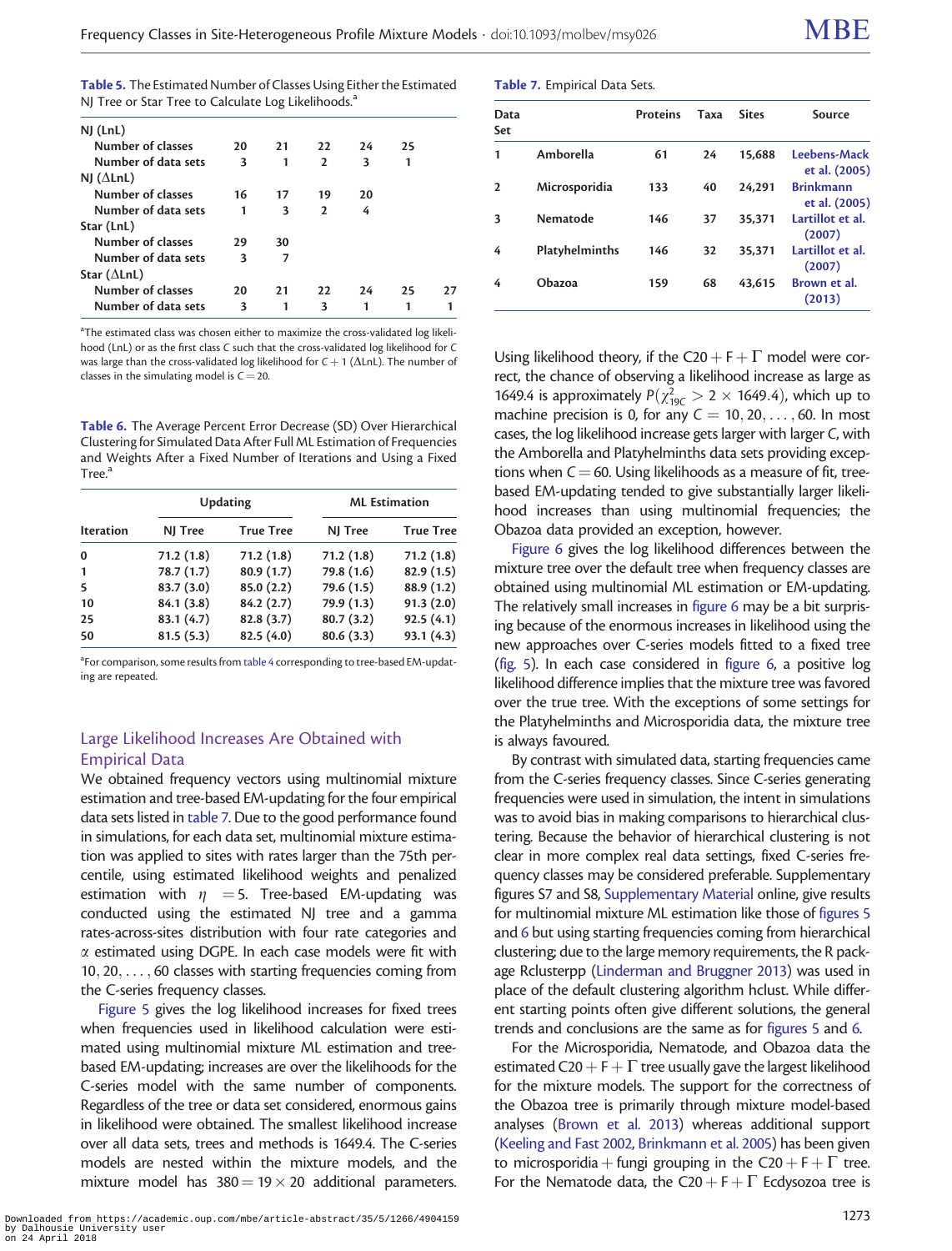<span id="page-8-0"></span>

FIG. 5. Increases in log likelihoods for fixed trees when frequencies used in likelihood calculation were estimated using multinomial mixture ML (Mult) and tree-based EM-updating (Up). Each increase is the difference in log likelihood over that of the C-series model with the same number of classes. Models used in tree-estimation and likelihood evaluations always included a  $+ F + \Gamma$  component.

also not controversial. In addition to being supported by mixtures, [Lartillot et al. \(2007\)](#page-16-0) show that the Ecdysozoa tree (nematodes  $+$  arthropods) is obtained with conventional models when closer outgroups to bilaterian metazoans are included in the data set; specifically, choanoflagellates and a cnidarian.

The Platyhelminths data consider the same proteins and sites as in the Nematode data. Many of the taxa are the same but the Platyhelminths data set replaces the data for the ten nematodes with sequences from five platyhelminths. The CAT + GTR tree for the platyhelminths data differs from the  $LG + F + \Gamma$  tree in supporting a Protostomia

grouping (platyhelminths  $+$  arthropods to the exclusion of deuterostomes) rather than a Coelomata grouping (deuter $o$ stomes  $+$  arthropods to the exclusion of platyhelminths). That tree was also obtained using the PMSF methodology of [Wang et al. \(2017\)](#page-16-0). However, the C-series mixtures estimate the incorrect Coelomata tree. While the log likelihood difference in favor of the Coelomata tree gets smaller for C-series mixtures as C increases, the Coelomata topology continues to be estimated. Using multinomial and updated mixture frequencies in place of the C-series frequencies, the correct Protostomia position is favored with  $C \geq 20$  for the multinomial frequencies and  $C \geq 30$  with tree-based EM-updating.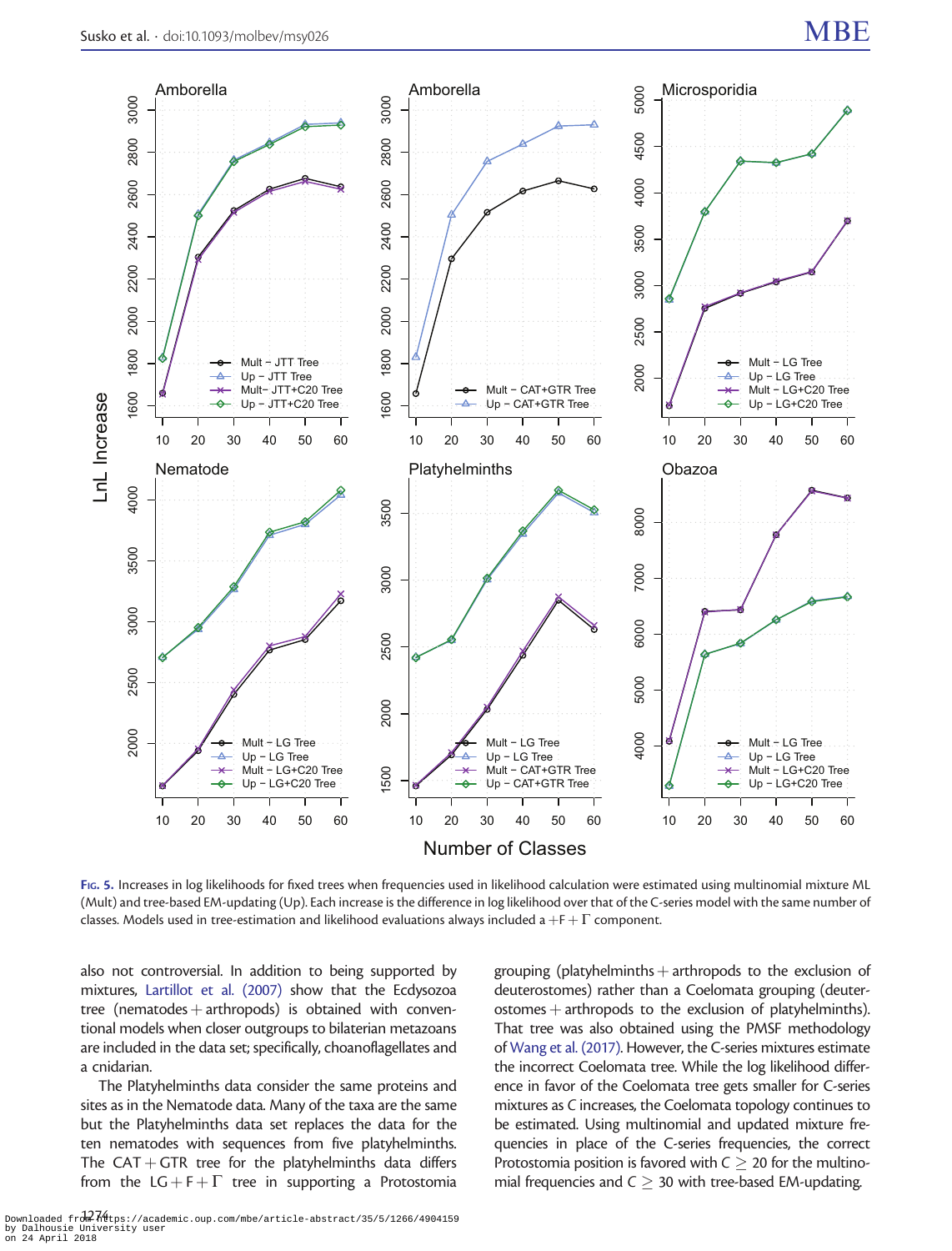<span id="page-9-0"></span>

FIG. 6. Log likelihood differences for mixture trees over trees estimated using default models that do not allow mixtures of frequencies. Models used in tree estimation always included a +F +  $\Gamma$  component. Values above the indicated y = 0 line imply that the mixture tree was favored by the approach.

For the Amborella data set, the main difference between trees, whether Amborella is at the base of the angiosperms  $(JTT+C20$  tree) or forms a clade with the water lilies, remains contentious ([Leebens-Mack et al. 2005](#page-16-0); [Drew et al. 2014;](#page-16-0) [Wickett et al. 2014](#page-17-0); [Goremykin et al. 2015](#page-16-0); [shen et al. 2017\)](#page-16-0). Perhaps not surprisingly then, the pattern of likelihood increases differed for the Amborella data set by comparison with the other data sets. Whereas multinomial and updated mixture frequencies usually showed comparable or larger increases for mixture-derived trees over default estimation, for the Amborella data set, the log likelihood increases tended to be smaller and decreased with increasing C. Nevertheless,

the C20 + F +  $\Gamma$  and CAT + GTR trees tend to be favored. Interestingly, whereas the C-series models consistently favored the C20 + F +  $\Gamma$  tree over the CAT + GTR tree, which differ only in their placement of Calycanthus, the multinomial and updated mixture frequencies gave much more comparable likelihoods for the two trees.

[Figure 7](#page-10-0) gives the results of cross-validation for the multinomial mixture ML frequencies. By contrast with the simulated data, the additional frequency variability for the empirical data suggests a large number of components. The largest cross-validated log likelihood for the range of C considered is always at  $C = 60$ . For the Platyhelminth data, the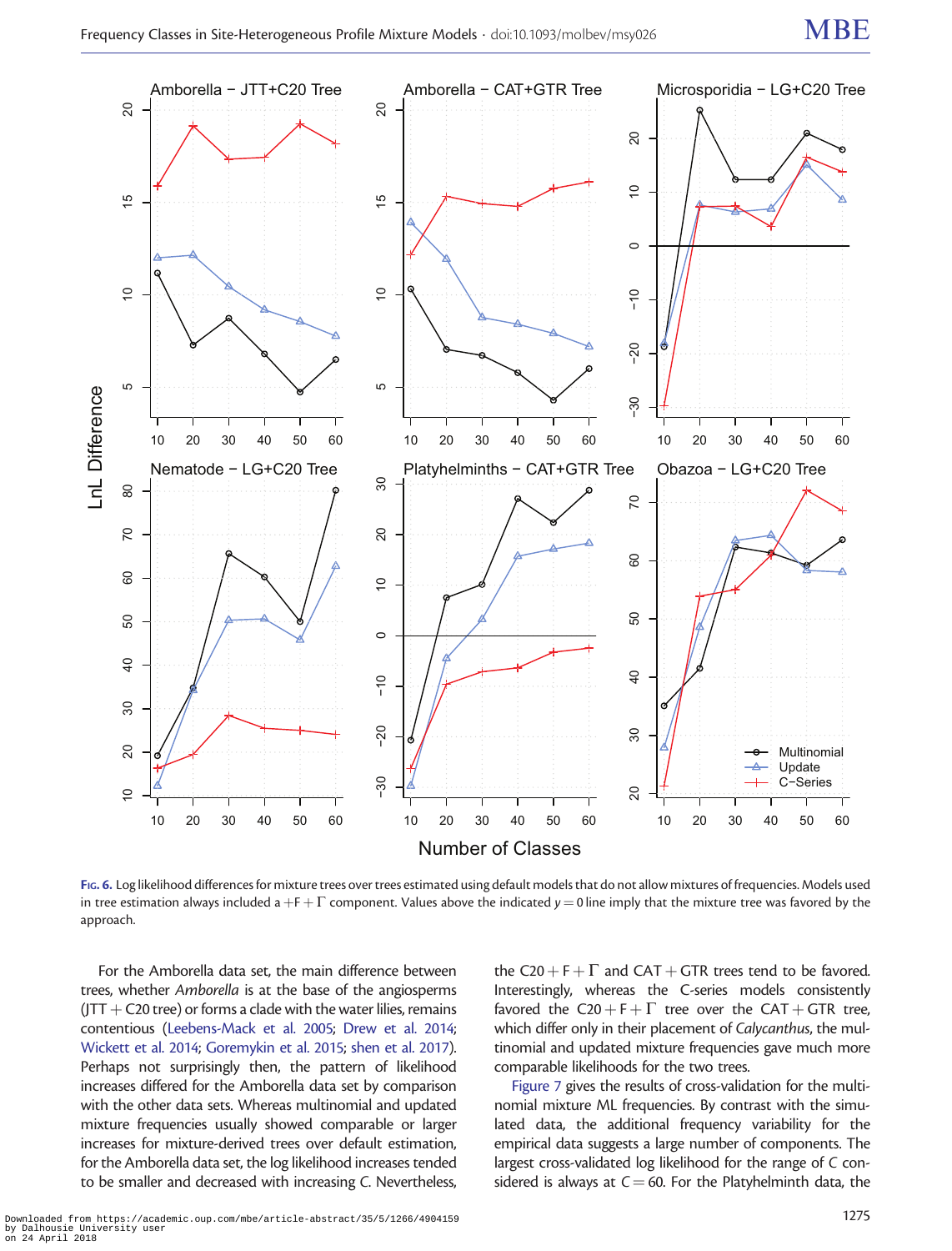<span id="page-10-0"></span>

FIG. 7. Rescaled and shifted cross-validated log likelihoods for the multinomial mixture ML frequencies. To allow comparisons across different likelihood calculations, cross-validated log likelihoods have been rescaled and centered to have minimum 0 and maximum 1.

NJ-Tree cross-validated log likelihood for  $C = 20$  is larger than for  $C = 30$  and the star tree cross-validated log likelihood increases slowly going from  $C = 20$  to  $C = 30$ . Similarly for the related Nematode data, the NJ-Tree increase from  $C = 20$ to 30 is relatively small, suggesting that for these data sets,  $C = 20$  might give a reasonable choice with limited computational resources. The biggest increase in cross-validated log likelihood for all methods is from  $C = 10$  to 20. Thus crossvalidation always supports least 20 classes; the only choice of C that sometimes did not support the mixture tree with multinomial mixture ML frequencies was  $C = 10$  [\(fig. 6\)](#page-9-0).

Because frequency classes with a few relatively large frequencies will give rise to fewer distinct amino acids at a site, it

is possible that they can be explained to some degree by allowing a richer rates-across-sites distribution. We expect, however, that richer rates-across-sites will not completely explain frequency classes with a few relatively large frequencies because sites corresponding to such classes are expected not only to show fewer amino acids but fewer amino acids of particular type; For example, consistently R and K for Class 4 in 1. To test this hypothesis we fit much richer, effectively unconstrained, rate distributions referred to as the discrete estimate (DE) in [Susko et al. \(2003\).](#page-16-0) The mixtures allow any distribution on a set of 100 rates logarithmically equal-spaced from 0.01 to 10, plus a zero rate. If it is true that richer ratesacross-sites distributions do not provide a sufficient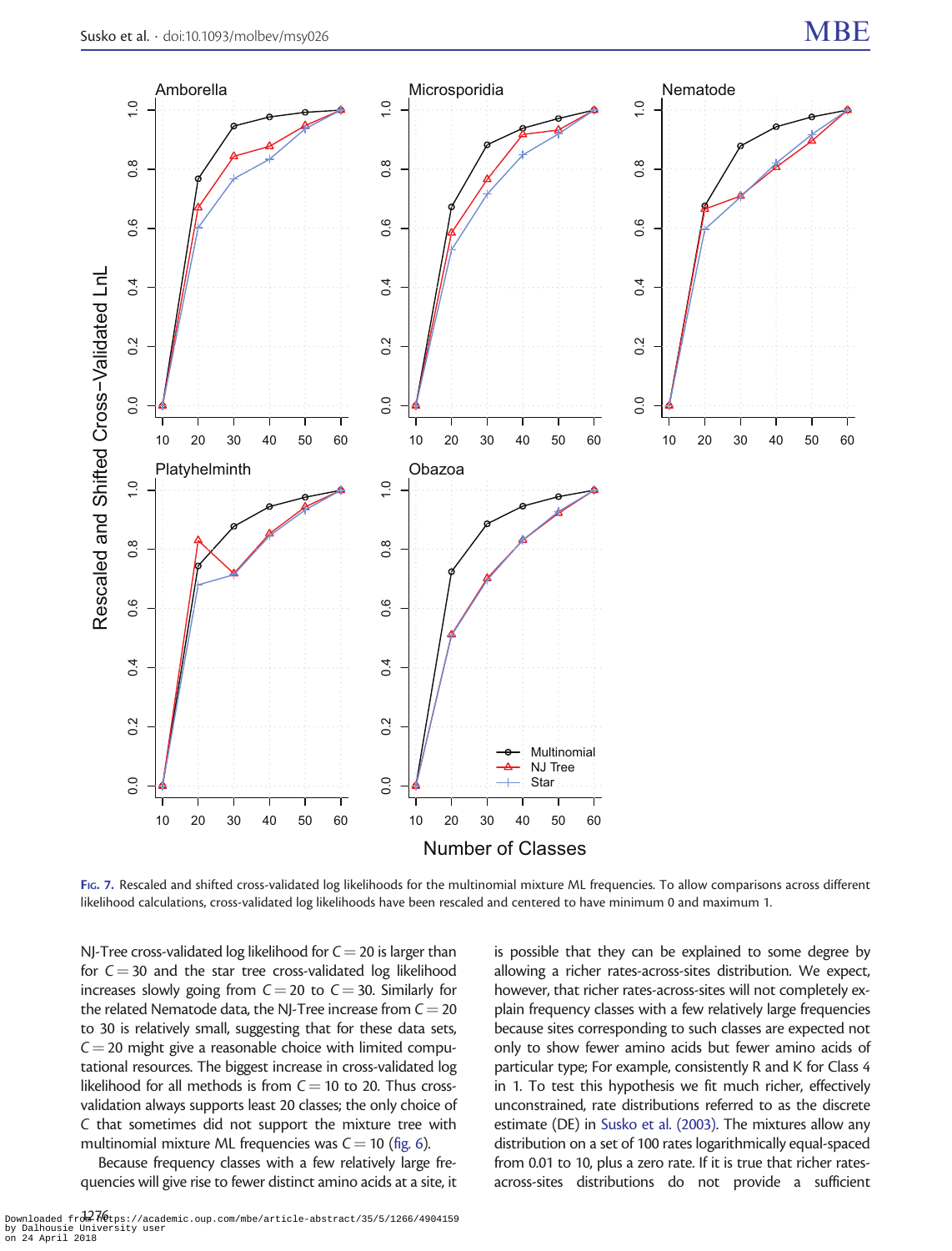explanation, it is expected that log likelihood increases of a frequency mixture model over the single frequency will continue to increase substantially as a function of C when DE is used as the rate distribution. This is indeed the behavior exhibited in [supplementary figure S10](https://academic.oup.com/mbe/article-lookup/doi/10.1093/molbev/msy026#supplementary-data), [Supplementary](https://academic.oup.com/mbe/article-lookup/doi/10.1093/molbev/msy026#supplementary-data) [Material](https://academic.oup.com/mbe/article-lookup/doi/10.1093/molbev/msy026#supplementary-data) online. The rapid increases due to richer mixture of frequency models is the predominant feature of [supple](https://academic.oup.com/mbe/article-lookup/doi/10.1093/molbev/msy026#supplementary-data)[mentary figure S10](https://academic.oup.com/mbe/article-lookup/doi/10.1093/molbev/msy026#supplementary-data), [Supplementary Material](https://academic.oup.com/mbe/article-lookup/doi/10.1093/molbev/msy026#supplementary-data) online, suggesting that frequency variation was the more important model element. However, the increases in log likelihood over the single frequency model were usually smaller using DE than gamma rate variation and the rate of increase was usually slower. Thus, the frequency mixtures seem to be explaining some of what may be rate variation and/or richer rate models help to explain frequency variation to some degree. Further evidence that the rate variation is entangled with frequency variation is provided by [supplementary figure S11,](https://academic.oup.com/mbe/article-lookup/doi/10.1093/molbev/msy026#supplementary-data) [Supplementary Material](https://academic.oup.com/mbe/article-lookup/doi/10.1093/molbev/msy026#supplementary-data) online, which gives the estimated cumulative distribution functions of rates. These usually are closer to continuous (fewer plateaus) when fitted with a single frequency class.

## **Conclusions**

Multinomial mixture ML estimation showed good performance in computational experiments provided that several adjustments were made to the base methodology. It is important to restrict use to sites with relatively high rates. While we found that restricting attention to the top quartile of rates gave optimal performance, optimal rate thresholds may vary depending on the nature of the data. Likelihood weighting helps and using penalized estimation can prevent frequencies from getting too small. Tree-based EM-updating was found to sometimes provide further performance improvements albeit with additional computational cost.

Several additional adjustments to the approaches might be considered. One is to use cross-validation to estimate the penalty parameter  $\eta$  in penalized approaches. This increases computational costs and was not pursued here due to the similarity of frequencies with different choices of  $\eta$  and due to the modest performance gains.

Most of the adjustments to the base methodology were motivated by difficulties estimating vectors of 20 frequencies at a site using the limited information provided by relatively small number of dependent taxa. Performance with very large numbers of well-separated taxa might not require as many adjustments. For the commonly occurring case that there are <100 taxa, however, multinomial mixture ML estimation provides a computationally feasible means of estimating mixture profiles that can be expected to give good performance.

## Theory and Methods

#### Conventional and Frequency Mixture Models

Throughout this article we assume a mixture-of-frequencies model generated the alignment. Let  $x_1, \ldots, x_n$  denote the columns of the alignment. Here,  $x_i$  is a site pattern,  $x_{i1}, \ldots, x_{im}$ , where  $x_{is}$  is the amino acid at site *i* for taxa *s*,  $s = 1, \ldots, m$ . For instance  $x_i = AAAR$  denotes that the first

three taxa were observed to have amino acid A and the fourth taxon, amino acid R. As with conventional models we assume the  $x_i$  are independent. Consequently the log likelihood for the data is of the form

$$
I(\theta) = \sum_{i=1}^n \log p(x_i; \theta),
$$

where  $\theta$  denotes all unknown parameters in the model and  $p(x_i; \theta)$  the probability of observing site pattern  $x_i$  at a site.

A conventional site-homogeneous model provides the basis for the frequency profile mixture model. In the sitehomogeneous model, at a site, evolution along any edge in the tree occurs according to a Markov chain with rate matrix Q. In conventional models the rate matrix is parameterized as  $Q_{ii} = S_{ii}\pi_i$ , for  $i \neq j$ , where the  $S_{ii}$  are fixed exchangeability parameters determined from empirical data. Common choices include the JTT matrix [\(Jones et al. 1992\)](#page-16-0), the WAG matrix ([Whelan and Goldman 2001\)](#page-17-0), or the LG matrix of [Le](#page-16-0) [and Gascuel \(2008\)](#page-16-0). We use the LG matrix throughout most of this article. With  $Q_{ij}$  parameterized as  $Q_{ij} = S_{ij}\pi_{ij}$ , the  $\pi_i$  are interpretable as the stationary frequencies of amino acids under the model. For conventional models, usually  $\pi_i$  is estimated by the observed aggregate frequency of amino acid j over all taxa and sites. In such cases, the model nomenclature is JTT  $+$  F or LG  $+$  F depending on the exchangeability matrix.

Rate variation is allowed in a conventional model through a finite gamma mixture model described in [Yang \(1994\).](#page-17-0) In that model rates arise independently from a discrete distribution that assigns probability  $1/K$  to rates  $r_1, \ldots, r_K$ ; in all applications we use  $K = 4$ . The  $r_k$  are chosen to provide a discrete approximation to a gamma distribution and depend on the shape parameter  $\alpha$  for that gamma distribution. For a site having rate  $r_k$ , the probability of observed data x can be directly calculated using the pruning algorithm of [Felsenstein](#page-16-0) [\(1981\).](#page-16-0) We denote that probability as  $p(x|k; \zeta, \pi)/K$ , where we have indicated dependence on the stationary frequencies  $\pi$  and the other parameters  $\zeta$ , which includes  $\alpha$ , the unrooted topology  $\tau$  and edge lengths **t**. Since the  $r_k$  are unobserved, the unconditional probability of the data actually observed is  $p(x; \zeta, \pi) = \sum_{k} p(x|k; \zeta, \pi) / K$ . The model nomenclature for discrete gamma rate variation, is JTT + F +  $\Gamma$  or  $LG + F + \Gamma$  depending on the exchangeability matrix.

The frequency mixture model is a mixture on top of the gamma mixture. Frequency vectors arise independently from a discrete distribution that assigns probabilities  $w_1, \ldots, w_C$  to frequency vectors  $\pi^{(1)}, \ldots, \pi^{(\mathsf{C})}.$  Similarly as for the gamma mixture, the probability of observing  $x$  at a site is  $p(x; \theta) = \sum_{c} w_c p(x; \zeta, \pi^{(c)})$ , where now  $p(x; \zeta, \pi^{(c)})$ denotes the conditional probability of  $x$  given the frequency vector  $\pi^{(c)}$  for the site. The parameter vector  $\theta$  includes the parameters  $\zeta$  that are present in a conventional model and also the frequency vectors and weights,  $w_c$ . In current applications of frequency mixture models, the  $w_c$  are estimated from the data but the frequency vectors,  $\pi^{(1)}, \ldots, \pi^{(C)}$ , are fixed and do not necessarily reflect the amino acid preferences at sites for the data at hand. A particular choice that will be utilized in what follows are the C-series frequency vectors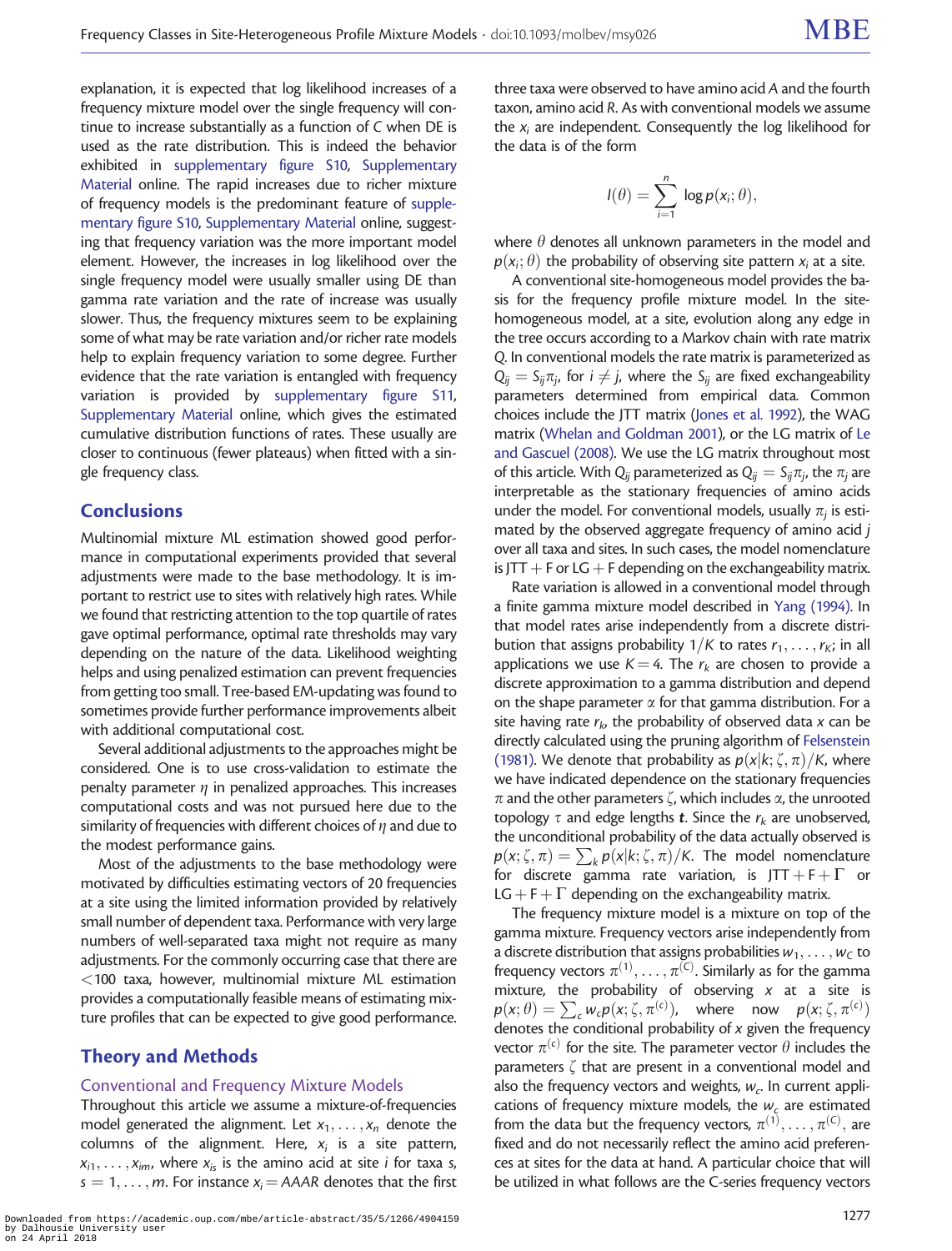<span id="page-12-0"></span>from [Le et al. \(2008\)](#page-16-0) which are a set of C frequency vectors derived from empirical data,  $C = 10, 20, \ldots, 60$ . The model is frequently applied with a discrete gamma rate model and an additional frequency vector, determined as the observed frequencies of the amino acids, and is denoted as  $LG + C20 + F + \Gamma$  for an LG exchangeability matrix and when  $C = 20$ .

#### Composite Likelihood—The Multinomial Mixture Likelihood

By comparison with conventional models, the frequency mixture model includes additional weight parameters,  $w_1, \ldots,$  $w_{\mathcal{C}}$  and frequency vectors  $\pi^{(1)}, \ldots, \pi^{(\mathcal{C})}.$  Estimation of the weights through ML requires a relatively minor additional computational cost. Estimation of frequency vectors, however, is usually prohibitive. First, because each frequency vector introduces 19 additional parameters, there are 19 C additional parameters requiring optimization; with  $C = 20$ components, for instance, this gives 380 additional parameters. Second, the new frequency vectors encountered in the course of optimization give new rate matrices which result in completely different  $p_{ii}(t)$  along all edges of the tree. As a consequence, likelihood evaluation for a new set of frequency vectors requires a completely new application of the pruning algorithm. By contrast, edge-length estimation, which similarly involves relatively large numbers of parameters, can reuse previous calculations to more efficiently calculate likelihoods. Finally, optimization requires derivative calculations. Whereas derivatives of log likelihoods for edge-lengths can be calculated exactly and efficiently, derivatives for frequency parameters need to be approximated.

Even in the case of a conventional model where there is only a single frequency vector, estimation is not usually through ML. Instead the observed aggregate frequencies of amino acids over sites and taxa are directly calculated. An alternative characterization of the observed frequencies is that they are ML estimates of the frequencies for a tree with infinite edge lengths. The log likelihood in this case is a multinomial log likelihood,

$$
\sum_{i} \log \left( \prod_{s} \pi_{x_{is}} \right) = \sum_{a} n_a \log \left( \pi_a \right), \tag{1}
$$

where  $n_a$  is the number of times the amino acid a occurred in the alignment. This characterization as ML estimation is useful in suggesting that observed frequencies can be expected to perform well by comparison with full ML estimation when evolutionary distances are large. However, even in the case that evolutionary distances are small, observed frequencies are statistically consistent estimators of stationary frequencies. Indeed, because of site independence, even for a single taxon, the frequency of a given amino acid has the properties of a binomial proportion, and thus, as a consequence of the Law of Large Numbers, converges upon the true frequency with increasing numbers of sites. That likelihood methods can be expected to work even when models are misspecified is a phenomenon that has been exploited in a variety of data settings involving complex dependencies including spacetime and longitudinal data modeling [\(Varin et al. 2011\)](#page-16-0). Log likelihoods like equation (1) are referred to as composite log likelihoods [\(Lindsay 1988](#page-16-0); [Varin et al. 2011\)](#page-16-0). Key properties are that they sum over independent units (sites in the present case) and that while the probability of observing  $x_i$  is misspecified (that probability is not  $\prod_s \pi_{x_s}$  in the present case), the marginal probability of  $x_{is}$  ( $\pi_{x_{is}}$  in the present case) is correctly modeled (which in the present case amounts to the assumption that frequencies are stationary throughout the tree).

In the case of a frequency mixture the composite likelihood that corresponds to a tree with infinite edge lengths is

$$
\sum_{i} \log \big( \sum_{c} w_c \prod_{s} \pi_{x_{is}}^{(c)} \big) \tag{2}
$$

which we refer to as the multinomial mixture log likelihood. Because the class c for a site is unobserved, the simple reduction in equation (1) is not applicable and there is no simple formula allowing explicit calculation of the maximizer,  $\pi_a^{(c)}$ . The EM algorithm of [Dempster et al. \(1977\),](#page-16-0) however, provides a simple and intuitively appealing scheme to obtain updated frequencies and weights,  $\pi^{(cu)}$  and  $w_c^u$ , from old ones  $\pi^{(c)}$  and  $w_c$ . Let  $n_{ia}$  denote the number of occurrences of amino acid *a* at site *i*. Let  $p(c|x_i) \propto w_c \prod_s \pi_{x_s}^{(c)}$  denote the conditional probability of class c for a site, under the multinomial mixture model, given the data  $x$  at the site; the constant of proportionality is determined by the constraint that  $\sum_c p(c|x_i) = 1$ . Then updates are obtained through

$$
\pi_a^{(cu)} \propto \sum_i p(c|x_i) n_{ia}, \quad w_c^{(u)} \propto \sum_i p(c|x_i), \quad (3)
$$

where constants of proportionality are determined from the constraints that  $\sum_{c} w_c^{(u)} = 1$  and  $\sum_{a} \pi_a^{(cu)} = 1$ ; derivation is given in [Supplementary Material](https://academic.oup.com/mbe/article-lookup/doi/10.1093/molbev/msy026#supplementary-data). Updating continues until the difference between old and updated parameters becomes small. The updating equation (3) establishes a relationship between the observed frequencies and those inferred from the mixture model. Had the sites corresponding to class c been known, the observed frequencies would be over those sites. Since they are unknown, estimation takes a weighted average of the frequencies, weighting the contribution from site *i* more heavily if it was likely from class c.

There are several biases that can be expected to occur with approximate methods like the multinomial mixture approach. We discuss these below and present adjustments.

#### Penalized Likelihood

Because alignments tend to have few taxa, it is to be expected that some frequencies will be underestimated. With  $<$  20 taxa, for instance, because there are 20 amino acids, at least one amino acid will not be present at a site. Zero frequencies are likely art factual in this case. In addition, very small frequencies can cause numerical difficulties in likelihood calculations. An adjustment for small numbers of taxa is to use a penalized log likelihood that adds a penalty term  $\eta \sum_c \sum_a$  $\log \left[ \pi_a^{(c)} \right]$  to the multinomial mixture log likelihood. Here,  $\eta$  $> 0$  is a tunable parameter that controls the amount of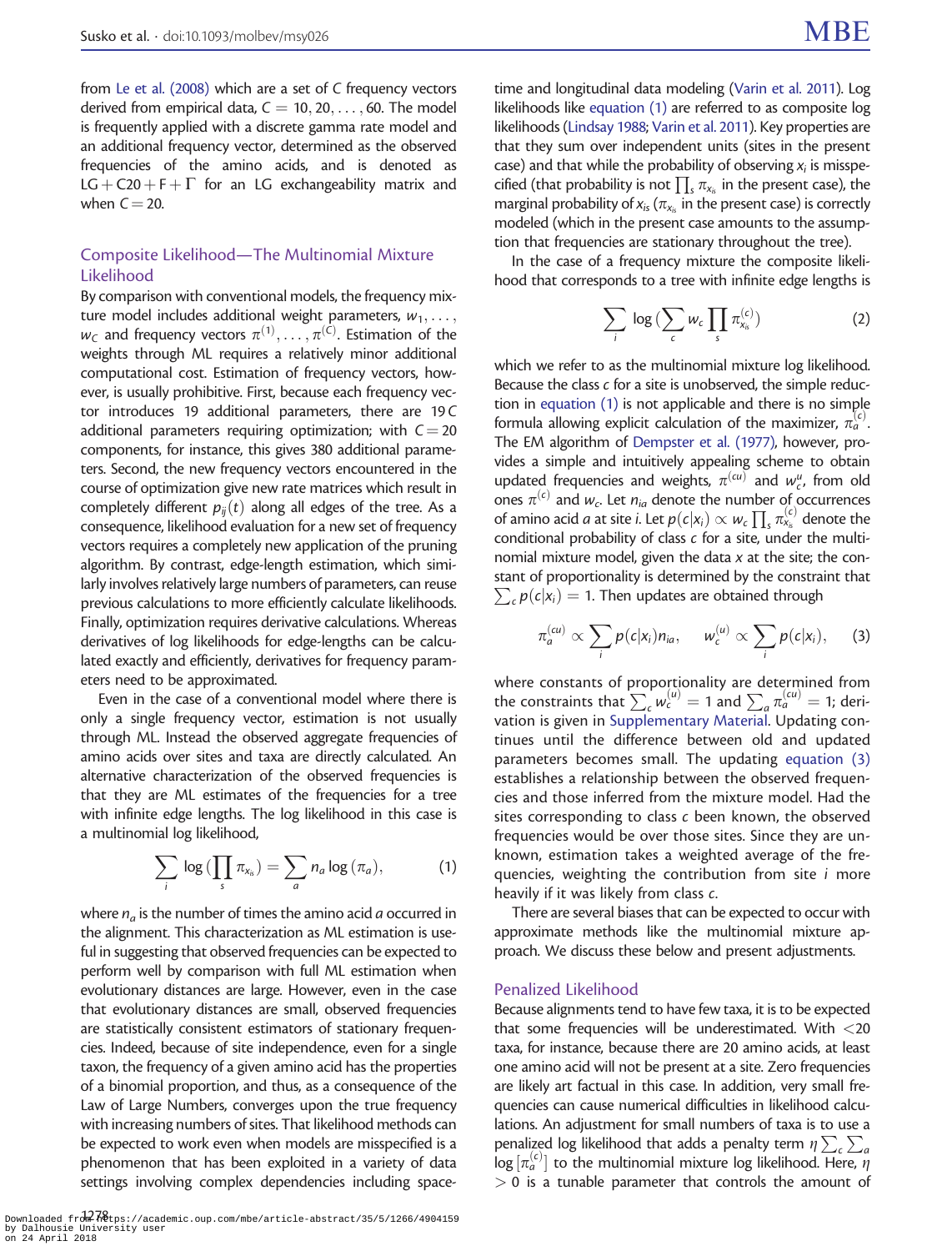penalization; we investigate a few choices through simulation. Because log  $(\pi_a^{(c)})$  becomes large in magnitude but negative for  $\pi_a^{(c)}$  small, adding a penalty term to the multinomial log likelihood prevents frequencies from getting too small. Adding penalization leads to a relatively simple adjustment to the updating [equation \(3\)](#page-12-0). Updates of  $w^{(u)}_{c}$  are the same as before but the appropriate update for  $\pi_a^{(\alpha)}$  is shown in [Supplementary Material](https://academic.oup.com/mbe/article-lookup/doi/10.1093/molbev/msy026#supplementary-data) to be  $\pi_a^{(\alpha)} \propto \sum_i p(c|x_i)n_{ia} + \eta$ . The approach is consequently comparable to the pseudocount adjustment discussed, for instance, in Chapter 1 of [Durbin et al. \(1998\).](#page-16-0) When site classes are known, the pseudo count approach estimates  $\pi_a^{(c)}$  as  $\left[\sum_{i \in c} n_{ia} + \eta\right] / [mN_c + 20]$  $[\eta],$  where the sum is over the  $\mathsf{N}_c$  sites that correspond to class c. Penalized likelihood estimation gives rise to an estimate  $[\sum_i p(c|x_i)n_{ia} + \eta]/[m \sum_i p(c|x_i) + 20\eta]$ , where uncertainty about class membership is adjusted for by weighting sites according to how likely they were to correspond to class  $c$ .

#### Rate Variation Adjustments

Another source of difficulty for multinomial ML is dealing with rate variation across sites. Even with a substantial number of taxa, if a site evolves at a relatively low rate, it is frequently the case that only one or a few amino acids will be present. This is not because the actual frequencies are highly skewed but simply because there is not enough evolutionary distance to observe other amino acids. Since low rate sites are not uncommon, they can give rise to estimated frequency components,  $\pi^{(c)}$ , that assign mass to one or a few amino acids. Our adjustment is to restrict estimation to sites having rates exceeding the qth percentiles of rates; the choice of q will be investigated. To ensure a range of rates we use the DGPE rate estimates described in [\(Susko et al. 2003](#page-16-0)). In brief, DGPE estimates are obtained by fitting a discrete approximation to the gamma rates-across-sites mixture model but with a larger number of components (101 by default). By contrast with the usual approach where rates,  $r_k(\alpha)$ , depend on the  $\alpha$ shape parameter and probabilities,  $p_k = 1/K$  are fixed, DGPE fits with rates,  $r_k$ , that are fixed and with probabilities,  $p_k(\alpha)$ that depend on  $\alpha$ . This avoids repeated application of the pruning algorithm and gives an estimate of  $\alpha$ . Rates at sites are then estimated on a fixed tree as the conditional means for those sites:  $\sum_{k} r_k p(k|x_i)$  is the rate for site *i* where  $p(k|x)$ is the conditional probability of rate class  $k$  as a site, given the data x at that site. The approach gives a larger range of rates at sites than would be estimated under a usual discrete mixture with a few rate classes.

#### Likelihood Weights for Taxa

The final source of bias that we consider is due to phylogenetic relatedness. Because closely related taxa frequently share the same amino acid at a site, observed frequencies can be dominated by an amino acid shared by a set of closely related taxa. This gives rise to frequency vectors,  $\pi^{(\epsilon)}$ , where the largest  $\pi_a^{(c)}$  is overestimated and makes it difficult to estimate frequency vectors that are closer to homogeneous  $(\pi_a^{(\dot{c})} = 1/2$ 0). Our adjustment for this is a form of likelihood weighting.

To motivate the approach, we begin by considering estimation of frequencies at a single site. The weighted composite likelihood is

$$
\sum_{s} \nu_{s} \log \left[ \pi_{x_{s}} \right]. \tag{4}
$$

The case  $v_s = 1$  corresponds to the usual composite log likelihood that ignores phylogenetic relatedness. We restrict the likelihood weights so that  $v_s \ge 0$  and  $\sum v_s = m$ , the number of taxa; a condition that holds for the usual composite log likelihood. The weights give some flexibility so that closely related taxa can be downweighted and taxa that are more distant from the majority can be upweighted. We implicitly do this by choosing the weights to minimize the variance of the resulting  $\hat{\pi}_a$ .

The maximizer of equation (4) is  $\hat{\pi}_a = v^T\delta^{(a)}/m$ , where  $\delta^{(a)}$  has sth component  $\delta^{(a)}_s = 1$  if  $x_s = a$  and 0 otherwise; see [Supplementary Material](https://academic.oup.com/mbe/article-lookup/doi/10.1093/molbev/msy026#supplementary-data). It follows that  $\text{Var}(\hat{\pi}_a) = \nu^\mathsf{T}\Sigma^{(a)}\nu$  $m^2$  where  $\Sigma^{(a)}$  is the covariance matrix of  $\delta^{(a)}$ . That covariance matrix can be calculated (see [Supplementary Material](https://academic.oup.com/mbe/article-lookup/doi/10.1093/molbev/msy026#supplementary-data)) as

$$
\left[\Sigma^{(a)}\right]_{sj} = \begin{cases} \pi_a(1-\pi_a) & \text{if } s=j\\ p_{aa;sj} - \pi_a^2 & \text{otherwise} \end{cases}
$$
 (5)

Here,  $p_{aq:si}$  is the probability of taxa s and j having amino acid *a* at the site. The average variance of the  $\pi_a$  estimates is then  $v^T \Sigma v/m^2$  where  $\Sigma = \sum_a \Sigma^{(a)}/20$ . Thus to minimize the average variance one needs to minimize  $v^T \Sigma v$ , subject to the average variance one needs to minimize  $v \n\ge v$ , stayled to<br>the constraint that  $\sum_{s} v_s = m$  and  $v_s \ge 0$ . An explicit expression for the optimal weights is unavailable but the minimization is a quadratic programming problem and has a global minimizer that can be determined numerically given a  $\Sigma$ . We utilized the R package quadprog of [Turlach and](#page-16-0) [Weingessel \(2013\)](#page-16-0) which implements the methods of [Goldfarb and Idnani \(1983\)](#page-16-0). Since  $\Sigma$  is unknown in practice it requires estimation. The simple approximation that we use approximates  $\pi_a$  by the observed frequency of amino acid a over all sites and taxa, and  $p_{\text{q}a;si}$  by the proportion of sites where both s and  $j$  had amino acid  $a$ . Alternatively, one might obtain an estimate from the pairwise substitution matrix for s and j where evolutionary distance between the pair is either calculated on a tree or using the pairwise data alone.

To extend the approach above to mixtures of frequencies, we take the composite likelihood contribution at a site for a we take the composite inclinious contribution at a site for a<br>given class to be weighted:  $\prod_s \pi_{\chi_s}^{\nu_s}$ . The resulting weighted composite or multinomial mixture likelihood is then

$$
\sum_i \, \log \, (\sum_c \prod_s \, [\pi_{x_{is}}^{(c)}]^{v_s}).
$$

This continues to give rise to a simple updating scheme similar to [equation \(3\)](#page-12-0) but where  $n_{ia}$  is replaced by  $\sum_s v_s \delta_{is}$ . Allowing for the possibility of penalization, the updates are

$$
\pi_a^{cu} \propto \sum_i p(c|x_i) \sum_s v_s \delta_{is} + \eta \quad w_c^{(u)} \propto \sum_i p(c|x_i).
$$

In principle the matrix  $\Sigma$  used to obtain likelihood weights should be approximated separately for each class but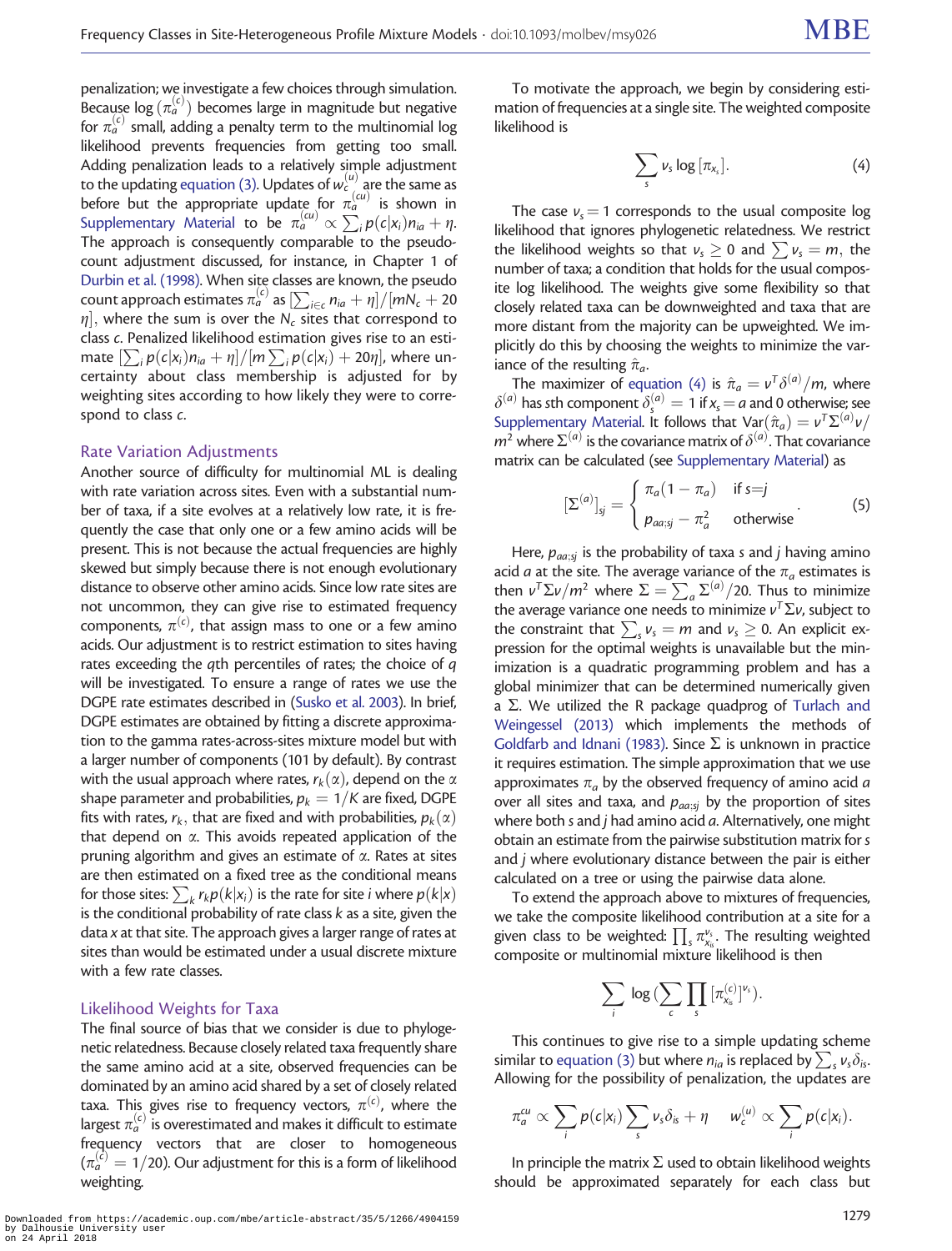preliminary experiments suggested the optimal weights were not very sensitive to the stationary frequencies. In all cases, we used the simple approximation that approximates  $\pi_a$  by the observed frequency of amino acid a over all sites and taxa, and  $p_{\text{aas}}$  by the proportion of sites where both s and j had amino acid a.

#### Tree-Based EM-Updating

The EM-updating scheme given by [equation \(3\)](#page-12-0) can be expected to more generally give good estimates of the frequency vectors whenever  $p(c|x)$  provides a good approximation to the true  $p(c|x)$ , the posterior probability calculated using the true generating parameters for the model. Calculating  $p(c|x)$  using the multinomial is fast and using weighted composite likelihoods adjust for phylogenetic relatedness to some degree but it is possible that a  $p(c|x)$  calculated using a tree will improve upon initial multinomial estimates of the frequency vectors.

EM-updating is generally expected to give good estimates when  $p(c|x)$  gives a good approximation to the true  $p(c|x)$ . To see this, suppose the true  $p(c|x)$  is used in [equation \(3\)](#page-12-0). Since  $n_{ia} = \sum_{s} I\{x_{is} = a\}$ , using the convention that uppercase letters are random, the expected value of an update is

$$
E[n^{-1}\sum_{i}p(c|X_{i})N_{ia}] = E[p(c|X_{i})\sum_{s}l\{X_{is} = a\}]
$$
  

$$
= \sum_{s}\sum_{x_{i}|x_{is}=a}\frac{p(x_{i}|c)w_{c}}{p(x_{i})}p(x_{i})
$$
  

$$
= w_{c}\sum_{s}\sum_{x_{i}|x_{is}=a}p(x_{i}|c)
$$
  

$$
= w_{c}\sum_{s}P(X_{is} = a|c) = w_{c}m\pi_{a}^{(c)},
$$

where *m* is the number of taxa and the sums only consider  $x_i$ satisfying that  $x_{is} = a$ . The final expression is the same as the true frequency  $\pi_a^{(c)}$  up to a constant of proportionality that vanishes upon rescaling.

We consider two approaches to obtaining a tree for treebased EM-updating. One is to calculate a distance matrix for the LG + F model and obtain a neighbor joining (NJ) tree using the neighbor joining method of [Saitou and Nei](#page-16-0) [\(1987\)](#page-16-0). The second is to calculate a star tree with edgelengths estimated from the distance matrix through leastsquares estimation. The second approach has the advantage that subsequent EM-updates are faster due to there being a single internal node in the tree.

#### Cross-Validation to Estimate the Number of Classes

In many of the simulations we treat the number of mixture classes as fixed and known. In practice, however, they need to be estimated from the data. This cannot be done through multinomial mixture ML estimation since increasing the number of components will always increase the log likelihood; the models are nested. The approach we take is to use crossvalidation. The k-fold procedure can be described as follows.

- (1) Randomly partition the alignment into  $k$  separate alignments,  $A_1, \ldots, A_k$  of roughly the same size and having no overlap; since n/k might not be an integer the alignment sizes might vary slightly.
- (2) For each number of classes  $C = 2, \ldots, C_{max}$ 
	- a. For each predictive alignment  $A_p$ ,  $p = 1, \ldots, k$ 
		- i. Concatenate  $A_1, \ldots, A_{p-1}, A_{p+1}, \ldots, A_k$  to create a new alignment  $A^{(e)}$ . Use this alignment to estimate the frequencies.
		- ii. Obtain  $I_{C,p} = \sum_{i \in A_p} \log [p_C(x_i)]$ , the crossvalidated log likelihood, where  $p_C(x_i)$  denotes the probability of  $x$  under the model but with parameters estimated from  $A^{(e)}$ . .
	- b. The cross-validated log likelihood over all folds is calculated as  $I_C = \sum_p I_{C,p}$ .

Using cross-validated log likelihoods as criteria measures avoids the difficulties associated with models having differing numbers of parameters. Because the data that the log likelihood is being calculated for is completely separate from the data that was used to get estimates, there is little reason to be concerned about the differing numbers of parameters for differing class sizes. There is a caveat to this in that frequency vectors having a number of small entries are likely to be present in both estimated and predictive data sets, and might be predicted via additional classes having small weight. In all applications we considered 10-fold cross-validation with a maximum of 30 frequency classes.

There are two ways of estimating a class from the procedure. The traditional approach is to choose the number of classes, C giving the largest cross-validated  $I_c$  ([Stone 1977;](#page-16-0) [Smyth 2000](#page-16-0)). Another, more conservative approach, is to choose C as the first class that gives a larger cross-validated log likelihood than  $C + 1$ . The conservative approach is motivated by the caveat discussed above whereby excess classes may be estimated as a result of observed frequency vectors having a number of small entries. Similar approaches have been used with other criteria measures in clustering [\(Gori](#page-16-0) [et al. 2016\)](#page-16-0). Additional motivation for the conservative approach is given in [Supplementary Material](https://academic.oup.com/mbe/article-lookup/doi/10.1093/molbev/msy026#supplementary-data).

The natural approach to cross-validation is to calculate predicted log likelihoods using the multinomial mixture model. We also consider cross-validated log likelihoods calculated using a NJ tree and using a star tree both constructed as for tree-based EM-updating. Calculation of cross-validated log likelihoods is then more expensive but because parameters are not being estimated under trees, it remains feasible.

#### Maximum Likelihood Estimation of a Mixture of Frequencies Model on a Fixed Tree

Full ML estimation of frequencies and weights is computationally demanding and dependent on starting frequencies. However, to evaluate how the methods described here compared with ML estimation, we implemented ML estimation using a fixed tree and edge-lengths. The EM algorithm of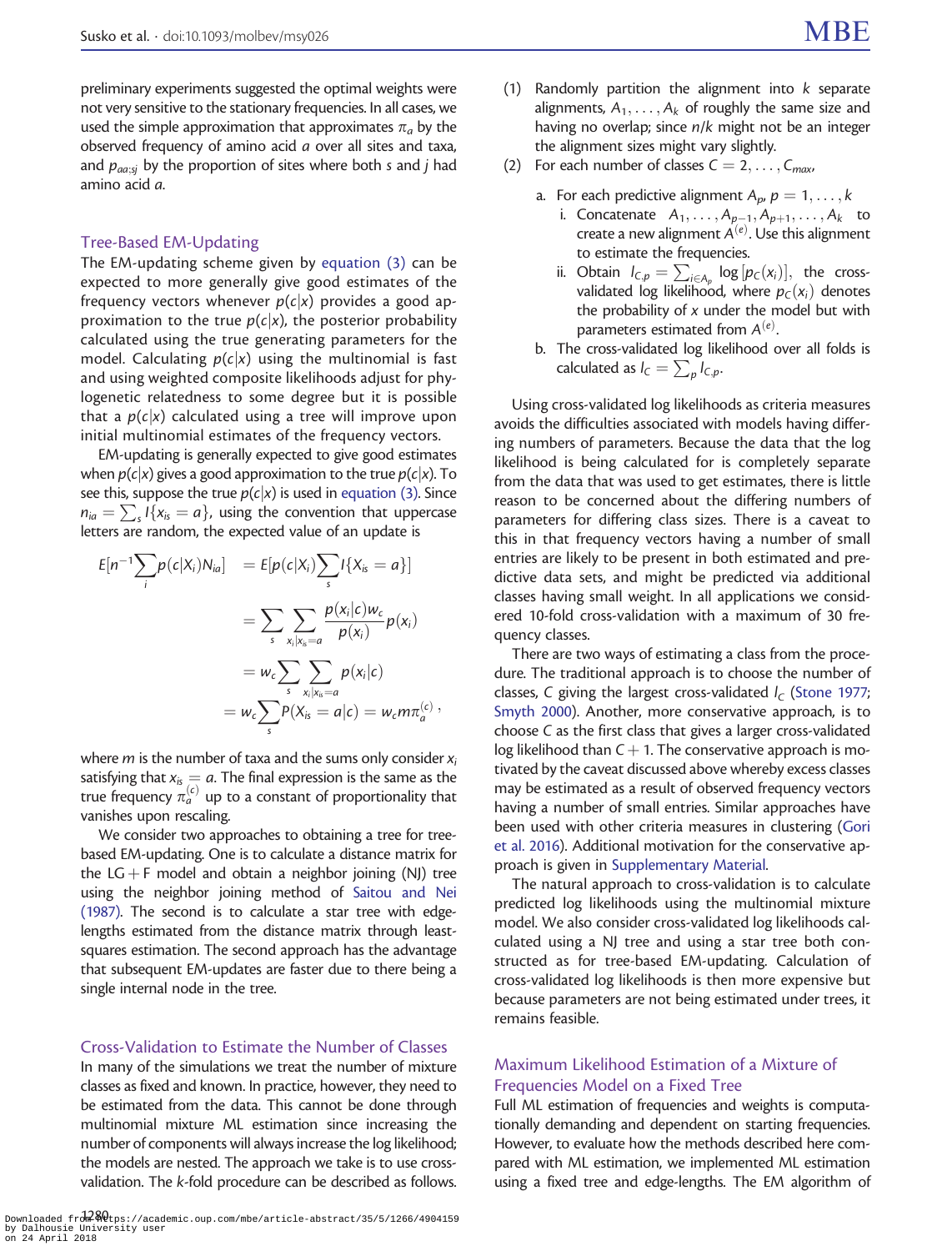[Dempster et al. \(1977\)](#page-16-0) was used. Similarly to multinomial mixture estimation, at each iteration, weight updates are obtained through  $w_c^{(u)} \propto \sum_j p(c|x_j)$  but with  $p(c|x_i)$  calculated as the posterior probability using the fixed tree and current  $\pi^{(c)}$ . The updates of the class frequencies at each iteration require numerical optimization. Following the EM scheme, the frequencies for the cth class are obtained by maximizing the contribution to expected complete log likelihood from class c,

$$
\sum_i p(c|x_i) \log p(x_i; \zeta, \pi^c).
$$

Here  $\zeta$  includes the tree, edge-lengths and  $\alpha$  parameter and are fixed in updating. In simulations and for empirical data, we used a NJ tree and DGPE to obtain an  $\alpha$  estimate. There is no closed-form expression of the maximizer and so the L-BFGS-B routines of [Byrd et al. \(1995\)](#page-16-0) and [Morales and](#page-16-0) [Nocedal \(2011\)](#page-16-0) were required.

#### Simulation Setting

To evaluate the performance of the multinomial mixture likelihood approach with the adjustments above we consider simulation from a true 21-class mixture model. The classes include the C20 frequency vectors from [Le et al. \(2008\)](#page-16-0) plus one additional class having the stationary frequencies of the LG model of [Le and Gascuel \(2008\)](#page-16-0). The frequencies for the 21 classes are given in [figure 3](#page-4-0). For a given data set, we generated 1,000 sites from each of the 21 classes, using the LG exchangeability matrix and a 4-component discrete gamma rates-across-sites process. The result is a concatenated alignment with 21,000 sites. Data were generated for 74 taxa using the tree given in [figure 2](#page-3-0) and  $\alpha = 0.74$  for the gamma rate distribution. That generating tree and  $\alpha$  were estimated from an expanded version of the [Brown](#page-16-0) [et al. \(2013\)](#page-16-0) data set with a larger number of taxa.

As a simulation in a more complex setting we also consider estimation for a single simulated data set where each site has its own frequency vector. The tree, edge-lengths and  $\alpha$  parameter were the same as above. Frequency vectors at sites were obtained from the posterior mean frequencies at the sites in [Brown et al. \(2013\)](#page-16-0) data set under a fitted  $C20 + LG + F$  model. A total of 21,000 site-frequencies were selected at random from the source data for simulation with an LG exchangeability matrix.

Hierarchical clustering of observed frequency vectors over sites provides a default method for frequency estimation. Results for simulated data used the R function hclust and average distances between clusters to determine clustering. Because large distance matrices are required, memory constraints can make the approach prohibitive with a large number of sites using implementations like hclust that require distance matrices as input. A simpler source of starting frequencies for multinomial mixture ML are provided by the C20 frequencies or other empirical choices. Because the C20 frequencies were the generating frequencies for the simulations, hierarchical frequencies were used for starting values to avoid biasing results. To evaluate how well a set of multinomial mixture ML frequencies did at estimating the true

underlying frequencies, we calculated the percentage error decrease in L1 distance over hierarchical clustering:  $100 \times [L1(h) - L1(m)]/L1(h)$ , where  $L1(h)$  and  $L1(m)$  denote the L1 distances for hierarchical clustering and multinomial mixture ML. For a given set of estimated frequencies,  $\hat{\pi}^{(\epsilon)}$ , the L1 distance is calculated as a sum over amino acids and classes,

$$
\sum_{\epsilon,a}|\pi_a^{(\epsilon)}-\hat{\pi}_a^{(\epsilon)}|.
$$

A complication arises in that class labeling is arbitrary. For an estimated set of frequencies,  $\hat{\pi}^{(\mathsf{c})}$ , it is possible, for instance, that the estimated class that best fits the class 1 frequencies of C20 is labeled as class 2. To determine well-fitting classes, we used the following scheme.

- (1) Determine the L1 distance  $d_{ck} = \sum_a |\pi_a^{(c)} \hat{\pi}_a^{(k)}|$  for all pairs of classes  $c$  (true) and  $k$  (estimated). Continue the following two steps until all classes are matched.
	- i. Determine the two class labels  $c$  (true) and  $k$  (estimated) giving the smallest  $d_{ck}$  among all classes that have not been matched; initially this includes all classes.
	- ii. Class  $k$  is the matching class for class  $c$ . Remove  $c$ (true) and k (estimated) from the set of classes that have not been matched and go to (i).

Classes are then relabeled so that estimated class c has the same label as the class it matches.

It should be noted that the above approach doesn't guarantee that relabeled classes are best in the sense of minimizing the overall L1 distance between the estimated frequencies. Computing the minimizer through exhaustive search is not feasible.

#### Empirical Data

We consider four empirical data sets listed in [table 7](#page-7-0). For each data set, there has been some controversy over the correct topology with different topologies being estimated under mixtures than under a conventional models; see [Lartillot](#page-16-0) [et al. \(2007\)](#page-16-0) and [Wang et al. \(2017\)](#page-16-0). Conventional sitehomogeneous models differ from frequency profile mixtures in placing Amborella as a sister to all other angiosperms for the Amborella data set. For the Microsporidia data set, sitehomogeneous models place Microsporidia close to archaea. For the Nematode and Platyhelminth data sets, sitehomogeneous models estimate a tree with nematodes or platyhelminths branching at the base of Metazoa, grouping with Fungi to the exclusion of arthropods and deuterostomes. Finally, for the Obazoa data, the position of the breviate protists in the eukaryote tree differs depending on whether a site-homogeneous or frequency profile mixture model is used. Competing trees are given in [supplementary figures](https://academic.oup.com/mbe/article-lookup/doi/10.1093/molbev/msy026#supplementary-data) [S1–S4,](https://academic.oup.com/mbe/article-lookup/doi/10.1093/molbev/msy026#supplementary-data) [Supplementary Material](https://academic.oup.com/mbe/article-lookup/doi/10.1093/molbev/msy026#supplementary-data) online. The trees estimated under a conventional, nonmixture model and under the C20 model were included in each case. For the Amborella data, we also calculated log likelihoods for trees previously recovered in Bayesian analyses using the CAT model [\(Wang et al. 2017\)](#page-16-0).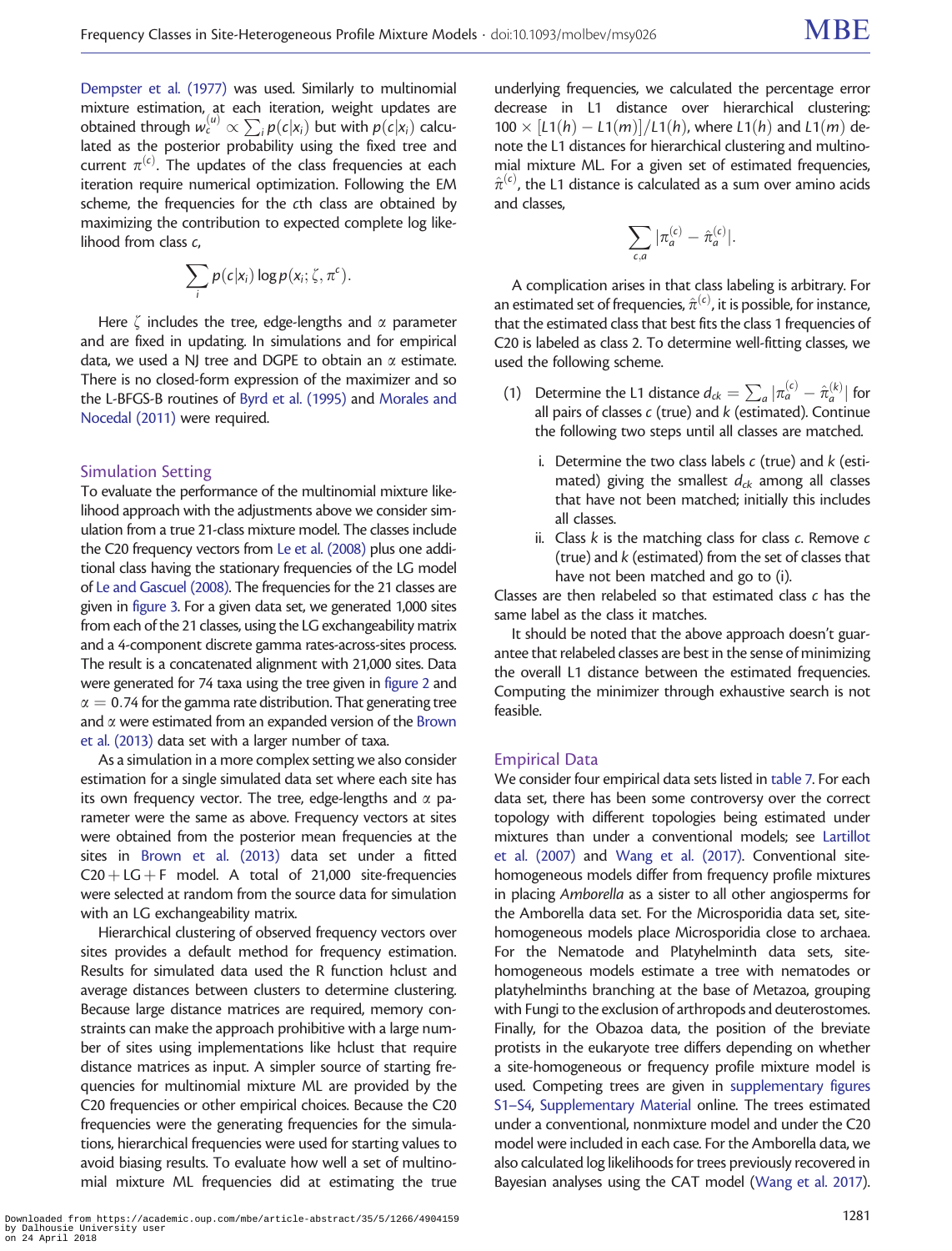<span id="page-16-0"></span>The JTT exchangeability matrix was found to be the bestfitting matrix for the Amborella data and was used in both nonmixture and mixture fitting. For all other data, the LG exchangeability matrix was used. We adopted the common approach of including  $a + F$  component. For default methods, this means that the stationary frequencies of amino acids were determined as the observed frequencies over all taxa and sites. For mixture approaches, the observed frequency vector was used as an additional frequency class, as described in [Wang et al. \(2014\).](#page-17-0)

## Supplementary Material

[Supplementary data](https://academic.oup.com/mbe/article-lookup/doi/10.1093/molbev/msy026#supplementary-data) are available at Molecular Biology and Evolution online.

## Acknowledgments

This work was supported by Discovery grants awarded to A.J.R. and E.S. by the Natural Sciences and Engineering Research Council of Canada. A.J.R. acknowledges support from the Canada Research Chairs program. The authors thank Nicolas Lartillot, Tal Pupko and an anonymous reviewer for valuable comments. The authors thank Huaichun Wang for valuable advice and help with the simulation settings and empirical data analyses.

#### References

- Brinkmann H, van der Giezen M, Zhou Y, Poncelin de Raucourt G, Philippe H. 2005. An empirical assessment of long-branch attraction artefacts in deep eukaryotic phylogenomics. Syst Biol. 54(5): 743–757.
- Brown MW, Sharpe SC, Silberman JD, Heiss AA, Lang BF, Simpson AG, Roger AJ. 2013. Phylogenomics demonstrates that breviate flagellates are related to opisthokonts and apusomonads. Proc Biol Sci. 280(1769): 20131755.
- Byrd RH, Lu P, Nocedal J, Zhu C. 1995. A limited memory algorithm for bound constrained optimization. SIAM J Sci Comput. 16:5, 1190–1208.
- Dempster AP, Laird NM, Rubin DB. 1977. Maximum likelihood from incomplete data via the EM algorithm. J R Stat. Soc. B 39:1–38.
- Drew BT, Ruhfel BR, Smith SA, Moore MJ, Briggs BG, Gitzendanner MA, Soltis PS, Soltis DE. 2014. Another look at the root of the Angiosperms reveals a familiar tale. Syst Biol. 63(3): 368–382.
- Durbin R, Eddy S, Krogh A, Mitchison G. 1998. Biological sequence analysis: probabilistic models of proteins and nucleic acids. Cambridge: Cambridge University Press.
- Felsenstein J. 1981. Evolutionary trees from DNA sequences: a maximum likelihood approach. J Mol Evol. 17(6): 368–376.
- Goldfarb D, Idnani A. 1983. A numerically stable dual method for solving strictly convex quadratic programs. Math Program 27(1): 1–33.
- Goremykin VV, Nikiforova SV, Cavalieri D, Pindo D, Lockhart P. 2015. The root of flowering plants and total evidence. Syst Biol. 64(5): 879–891.
- Gori K, Suchan T, Alvarez N, Goldman N, Dessimoz C. 2016. Clustering genes of common evolutionary histories. Mol Biol Evol. 33(6): 1590–1605.
- Halpern AL, Bruno WJ. 1998. Evolutionary distances for protein-coding sequences: modeling site-specific residue frequencies. Mol Biol Evol. 15(7): 910–917.
- Hartigan JA, Wong MA. 1979. A K-means clustering algorithm. Appl Stat. 28(1): 100–108.
- Jones DT, Taylor WR, Thornton JM. 1992. The rapid generation of mutation data matrices from protein sequences. Comput Appl Biosci. 8(3): 275–282.
- Keeling PJ, Fast NM. 2002. Microsporidia: biology and evolution of highly reduced intracellular parasites. Annu Rev Microbiol. 56(1): 93–116.
- Lanfear R, Calcott B, Ho SYW, Guindon S. 2012. Partitionfinder: combined selection of partitioning schemes and substitution models for phylogenetic analyses. Mol Biol Evol. 29(6): 1695–1701.
- Lartillot N, Rodrigue N, Stubbs D, Richer J. 2013. PhyloBayes MPI: phylogenetic reconstruction with infinite mixtures of profiles in a parallel environment. Syst Biol. 62(4): 611–615.
- Lartillot N, Brinkmann H, Philippe H. 2007. Suppression of long-branch attraction artefacts in the animal phylogeny using a siteheterogeneous model. BMC Evol Biol. 7(Suppl 1): S4.
- Lartillot N, Philippe H. 2004. A Bayesian mixture model for across-site heterogeneities in the amino-acid replacement process. Mol Biol Evol. 21(6): 1095–1109.
- Le SQ, Dang CC, Gascuel O. 2012. Modeling protein evolution with several amino acid replacement matrices depending on site rates. Mol Biol Evol. 29(10): 2921–2936.
- Le SQ, Gascuel O. 2008. An improved general amino acid replacement matrix. Mol Biol Evol. 25(7): 1307–1320.
- Leebens-Mack J, Raubeson LA, Cui L, Kuehl JV, Fourcade MH, Chumley TW, Boore JL, Jansen RK, depamphilis CW. 2005. Identifying the basal angiosperm node in chloroplast genome phylogenies: sampling one's way out of the Felsenstein zone. Mol Biol Evol. 22(10): 1948–1963.
- Le SQ, Gascuel O, Lartillot N. 2008. Empirical profile mixture models for phylogenetic reconstruction. Bioinformatics. 24:2317–2323.
- Linderman M, Burggner R. 2013. Rclusterpp: linkable  $C++$  clustering. R package version 0.2.3. Available from: [https://CRAN.R-project.org/](https://CRAN.R-project.org/package=Rclusterpp) [package](https://CRAN.R-project.org/package=Rclusterpp)=[Rclusterpp.](https://CRAN.R-project.org/package=Rclusterpp)
- Lindsay BG. 1988. Composite likelihood methods. Contemp Math 80:221–239.
- Morales JL, Nocedal J. 2011. Remark on "Algorithm 778: l -BFGS-B: Fortran subroutines for large-scaled bound constrained optimization". ACM Trans Math Softw. 38(1): Article 7.
- Philippe H, Brinkmann H, Lavrov DV, Littlewood DTJ, Manuel M, Wörheide G, Baurain D. 2011. Resolving difficult phylogenetic questions: why more sequences are not enough. PLoS Biol. 9(3): e1000602.
- Pisani D, Pett W, Dohrmann M, Feuda R, Rota-Stabelli O, Philippe H, Lartillot N, Wörheide G. 2015. Genomic data do not support comb jellies as the sister group to all other animals. Proc Natl Acad Sci U S A. 112(50): 15402–15407.
- Pupko T, Huchon D, Cao Y, Okada N, Hasegawa M. 2002. Combining multiple data sets in a likelihood analysis: which models are the best?. Mol Biol Evol. 19(12): 2294–2307.
- Saitou N, Nei M. 1987. The neighbor-joining method: a new method for reconstructing evolutionary trees. Mol Biol Evol. 4:406–425.
- Shen X, Hittinger CT, Rokas A. 2017. Contentious relationships in phylogenomic studies can be driven by a handful of genes. Nat Ecol Evol. 1(5): 126.
- Smyth P. 2000. Model selection for probabilistic clustering using crossvalidated likelihood. Stat Comput. 9:63–72.
- Stone M. 1977. An asymptotic equivalence of choice of model by crossvalidation and Aikaike's criterion. J Stat Soc B. 39:44–47.
- Susko E, Field C, Blouin C, Roger AJ. 2003. Estimation of rates-across-sites distributions in phylogenetic substitution models. Syst Biol. 52(5): 594–603.
- Turlach BA, Weingessel A. 2013. quadprog: functions to solve quadratic programming problems. R package version 1.5-5. Available from: [https://CRAN.R-project.org/package](https://CRAN.R-project.org/package=quadprog)=[quadprog](https://CRAN.R-project.org/package=quadprog).
- Varin C, Reid N, Firth D. 2011. An overview of composite likelihood methods. Stat Sin. 21:5–42.
- Wang H, Minh B, Susko E, Roger AJ. 2017. Modeling site heterogeneity with posterior mean site frequency profiles accelerates accurate phylogenomic estimation. Syst Biol. 67(2):216–235.